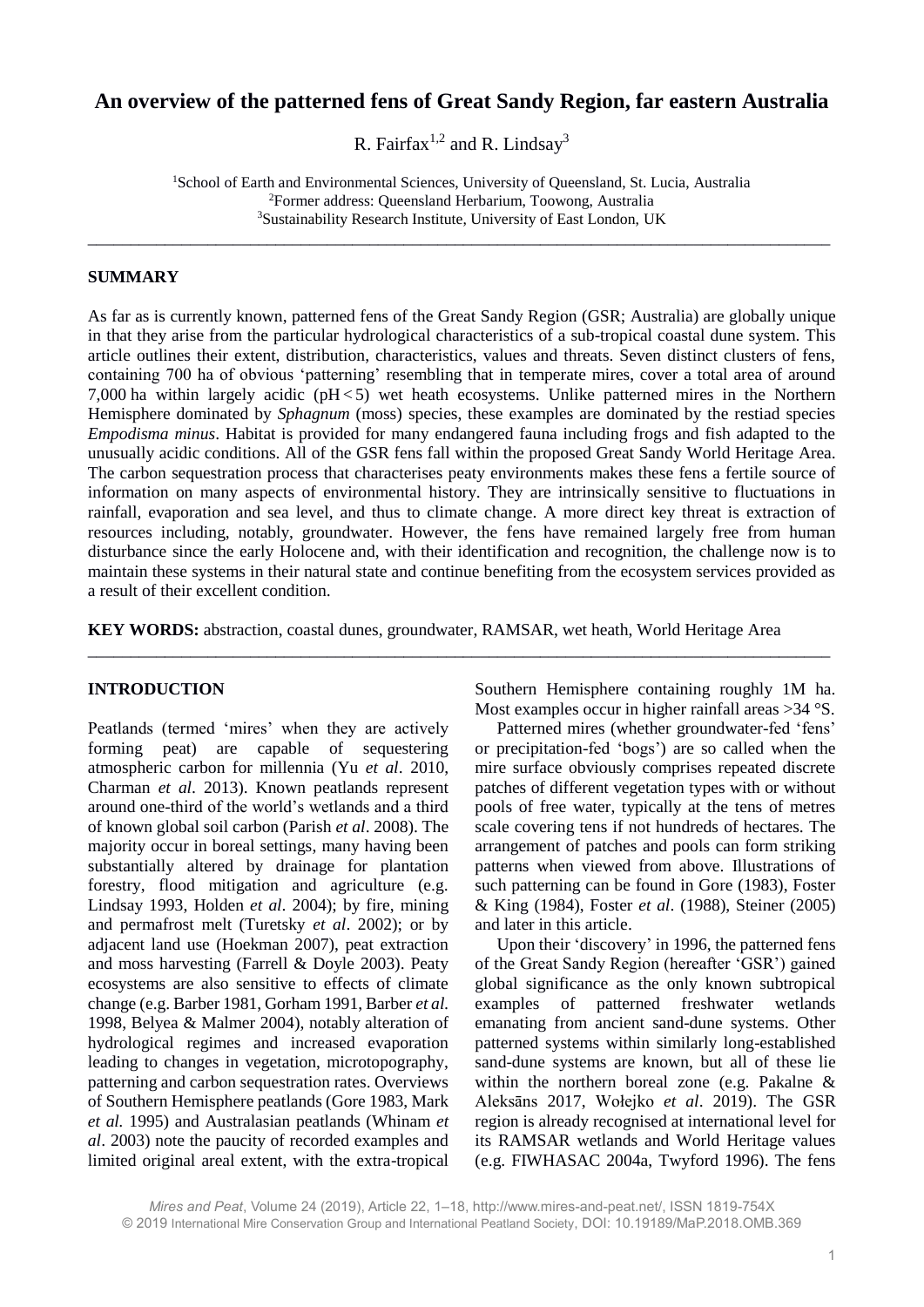increase the significance of the Fraser Island World Heritage Area (FIWHASAC 2004b) and lend weight to the case for a proposed mainland extension (containing the Cooloola dune system) to form the Great Sandy Strait World Heritage Area (UNESCO/WHC 2018). While the World Heritage Area proposal mentions their presence in the region, patterned fens are specifically identified as knowledge gaps in relation to all of the aforementioned tenures (e.g. Twyford 1996, FIWHASAC 2004a, DERM 2011) which further include National Park, if not Marine Park, designations. Specifically, acknowledged information gaps embrace such questions as: What are these patterned systems and are they indeed patterned fens? What is their extent? What is their significance for biodiversity?

This article provides an overview of the patterned fens of the Great Sandy Region based on image analysis and GIS analysis, field observations (mainly in 2011) and literature review. It describes their extent, character, species of conservation significance, values and threats.

#### **STUDY AREA**

The study area is located on the south-east coast of the state of Queensland, Australia (Figure 1a) and is defined by the proposed Great Sandy World Heritage Area (Figure 1b) which comprises Fraser Island, the passage between this island and the mainland (the Great Sandy Strait), and the adjoining Cooloola coastal sand dunes (UNESCO/WHC 2018). The general area is known locally as the 'Great Sandy Region'. The Great Sandy Strait is included in the description of the Great Sandy Ramsar Wetland (Wetlands International 1999). Key sub-international tenures are the Great Sandy National Park and the Great Sandy Marine Park (e.g. NPRSR 2018).

Fraser Island is the largest sand island in the world (Da Silva & Shulmeister 2016), containing approximately 200 km<sup>3</sup> of sand (Boyd 2004). The Cooloola coastal sand dunes on the mainland are of comparable volume  $(60 \times 17 \text{ km}, \text{ up to } 240 \text{ m a.s.}$ ). and have been described by Seymour (1981). The sand has been transported from southern Australia by longshore sediment transport systems (Boyd *et al*.



Figure 1. Geographical setting. a) south-east Queensland with features mentioned in text; light blue represents the continental shelf (Geoscience Australia 2009). b) Great Sandy Region showing the proposed Great Sandy World Heritage Area (white outline), patterned fens (yellow, numbered as in Table 1) and registered bore wells (pink circles; Queensland Government 2018). c) Elevation around a fen setting (black = sea level, white = parabolic dune crests to 130 m a.s.l.). The largest area of low drainage contains wet heath (yellow, northern area is 3 km wide) and patterning (green). Elevation data courtesy State of Queensland (Department of Science, Information Technology, Innovation and the Arts) 2011.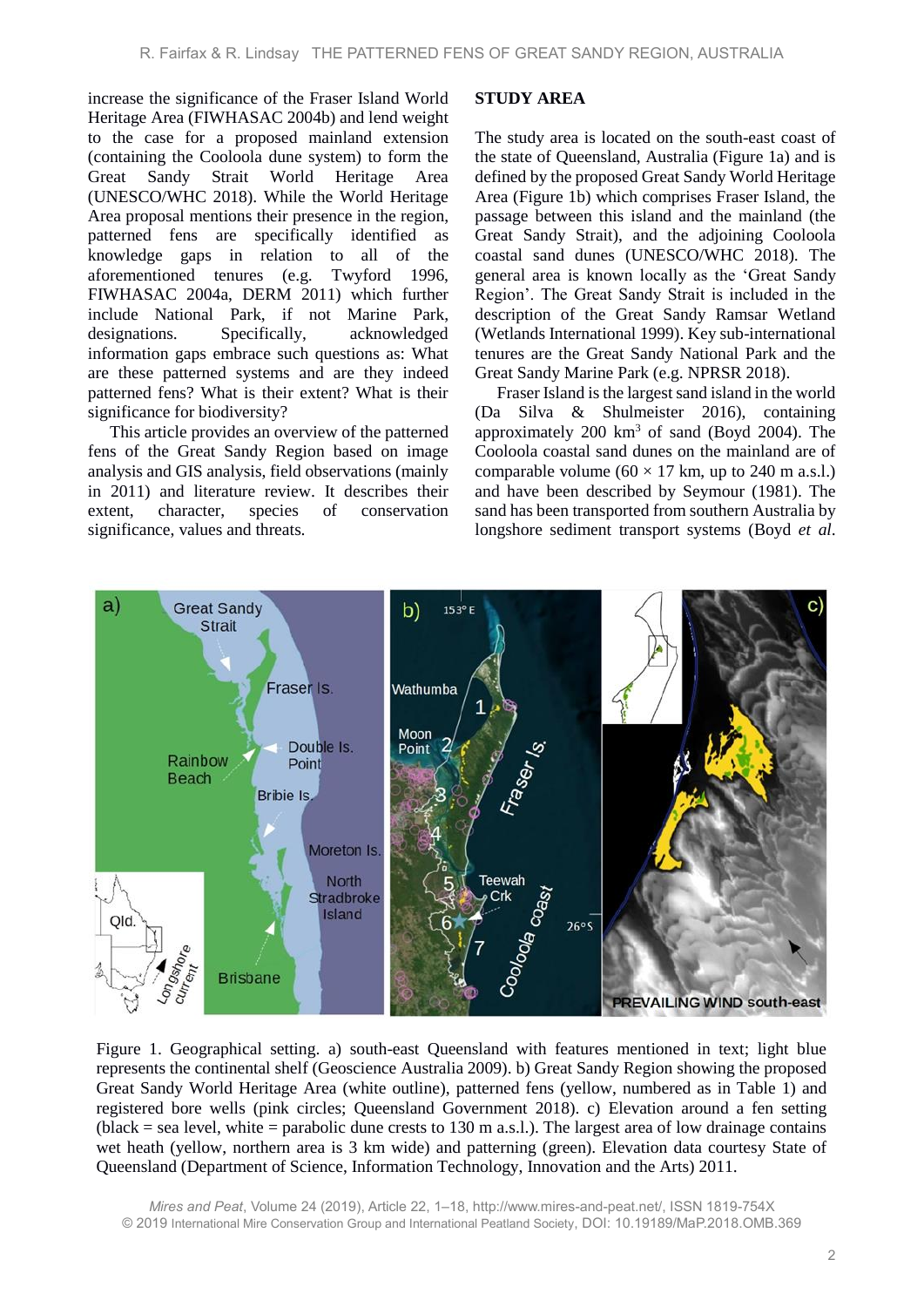2008, Figure 1a) and deposited mainly during glacial periods throughout the last 750,000 years (Ward 2006, Figure 1c). During the last glaciation, which ended approximately 22,000 years ago, the sea level was around 120 m lower than at present (Petherick *et al*. 2008). Studies on adjacent sand islands show a mid-Holocene trend towards sclerophyllous vegetation, indicating shifts towards a drier climate (Barr *et al*. 2013) if not a shift in climatic variability (see examples in Moss *et al*. 2013).

The contemporary climate is subtropical with mean annual rainfall 1362 mm at Double Island Point (Station 040068, 25.93 °S, 153.19 °E, complete record from 1892 less 1992–95; Bureau of Meteorology 2017). On average, 25 % of the annual rainfall occurs between July and November. Twenty per cent of years receive < 75 % of the long-term mean annual rainfall, and 20 % receive >125 %. Mean annual evaporation is equivalent to mean annual rainfall. The average annual temperature range is 18.7–24.2 °C.

The dunes are generally porous and contain chronosequences of humified podsols (Thompson 1992). Percolation of rainfall through them leads to rather acid groundwater (down to  $pH = 4$ ) due to contact with acid organic compounds and lack of buffering capacity of the dune sand (Bayly *et al.* 1975). Substantial permanent streams exist on the dunes giving estimated discharges of, for example, 108 and 166 ML day-1 from Coongul and Bogimbah Creeks, Fraser Island, and 874 ML day<sup>-1</sup> from Teewah Creek in the Cooloola region (Evans 1995). Groundwater also discharges from the bases of dunes (Coaldrake 1961) and supports peat development on adjacent poorly drained areas. Such areas are found on the western sides of both coastal dune systems.

#### **EXTENT AND DISTRIBUTION OF FENS**

A search of aerial photography available via Google Maps and What3Words.com was undertaken along the eastern seaboard of Australia to determine the full range of lowland patterned fens. A similar search was carried out around the global sub-tropical zone in order to identify any possible sub-tropical analogues elsewhere. The most striking and largest of the GSR patterned fens are concentrated along the western edges of both the Fraser Island and the Cooloola coastal sand dune systems, which comprise the study area (Figure 1b). There is also an isolated example associated with a parabolic dune system on Shoalwater Bay Military Reserve, 600 km north of

Brisbane. Small patterned areas occur on the sandy Moreton and North Stradbroke Islands, and there are isolated examples on the coast some 700 km south of Brisbane.

The study area has also been captured by digital ortho-rectified aerial photography (2010) with a pixel size of  $0.25$  m<sup>2</sup>. Patterned areas can be readily identified by viewing these images at a scale of 1:10,000. All occur within previously-mapped 'low wet heath' vegetation (Regional Ecosystems 12.2.12 on the mainland and 12.2.15 on Fraser Island, DEHP 2013), and these regional ecosystems were explored for patterning. Historical (1950s) aerial photography for most of the patterned fens was sourced and rectified. Using all imagery, fen patterns were mapped at a scale not less than 1:10,000 and illustrated in Figures 2 and 3 according to the following categories: (1) irregular somewhat reticulate patterns of vegetated peat where the fraction of visible free water is between 10 % and 50 %; (2) free water with  $\leq 50$  % vegetation cover; and (3) linear 'string mire-type' patterning similar to that found in low-gradient temperate and boreal fen systems in both hemispheres (Gore 1983, Mark *et al*. 1995). The fens had not been burnt for several years prior to the imagery and, thus, the areal extent of 'reticulate' patterning would increase with post-fire visibility (illustrated in Figure 4). The mapping is supplied as a shapefile in the Supplementary Material, summarised in Table 1 and interpreted below.

All of the GSR patterned fens occur on the westward, inshore foot of parabolic dune systems. The western edges of Fraser Island's fens are typically within tens of metres of the estuarine Moreton Bay, and the western edges of the Cooloola fens abut the Noosa River. Fourteen separate fens on Fraser Island (total area 3,540 ha) contain patterning and there are three examples covering a total area of 3,718 ha on the mainland at Cooloola. Ten percent of the Fraser Island fen area has reticulate patterning, with 65 ha of open water in total (Table 1). Patterned areas constitute the wettest end of the moisture budget of wet heath. Moon Point is the only example of linear 'string mire' patterning on Fraser Island. Cooloola fens contain 130 ha of reticulate patterning, 42 ha of linear patterning and a higher proportion of open water than the Fraser Island fens (120 ha). The Fraser Island and Cooloola fens differ in that their average area is much smaller on Fraser Island than on Cooloola (Table 1). While the dune systems have comparable volumes, substantial quantities of water discharge as creeks between the fens on Fraser

*Mires and Peat*, Volume 24 (2019), Article 22, 1–18, http://www.mires-and-peat.net/, ISSN 1819-754X © 2019 International Mire Conservation Group and International Peatland Society, DOI: 10.19189/MaP.2018.OMB.369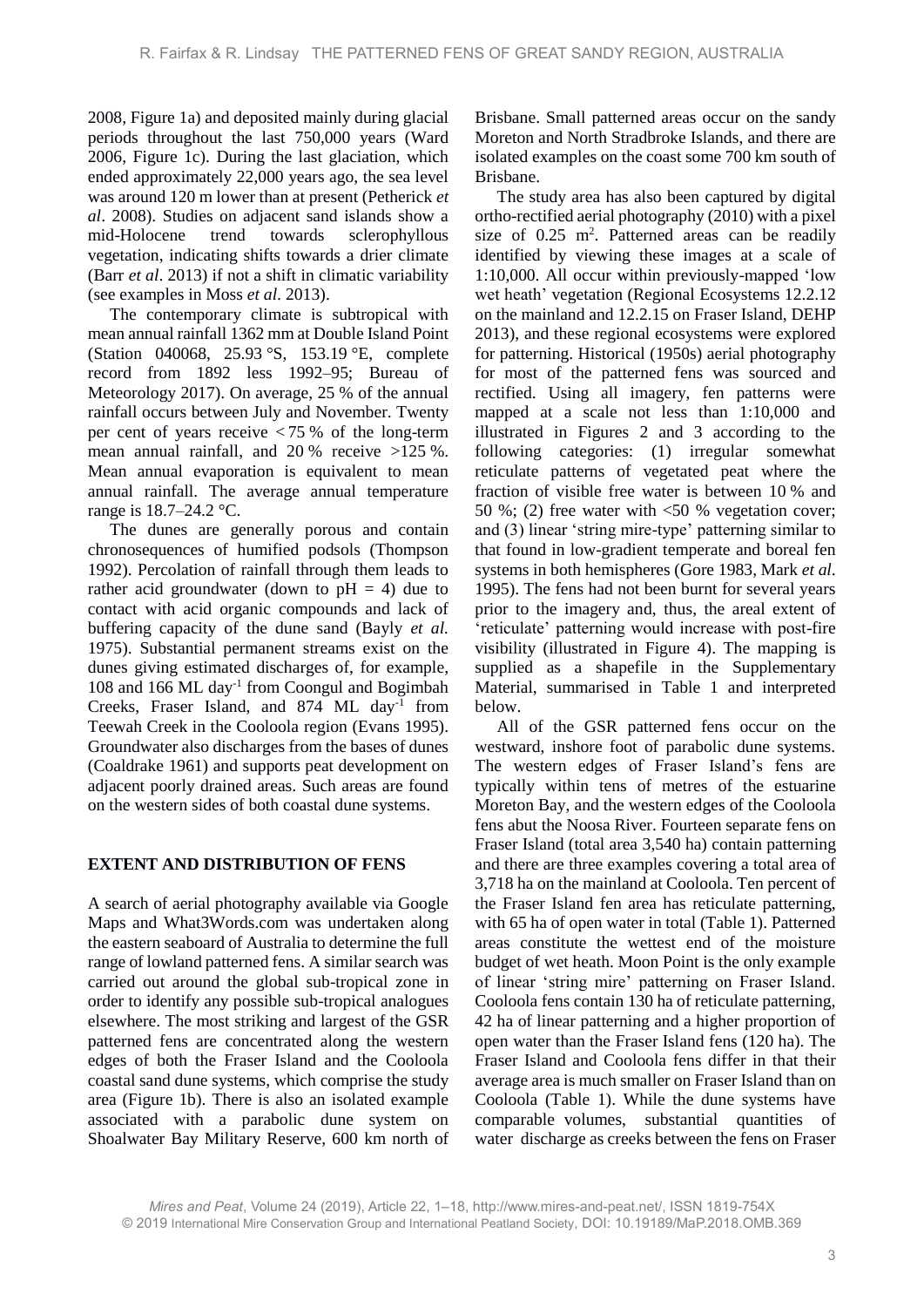Island. Drainage from the Cooloola dune system is more diffuse, through fens to Teewah Creek and the Noosa River. This is likely to account for the greater areas of both open water and linear patterning on Cooloola relative to Fraser Island.



Figure 2. Aerial imagery of a fen with linear 'string fen' patterning adjoining a tidal mudflat near RainbowBeach,Cooloola (153.046 °E, 25.953 °S). Tick marks on a) and b) represent 200 m intervals. Darker shades within the pattern represent open water. On panel c), altitude is represented by 1 m contours, where yellow represents 1 and 2 m a.s.l, dark blue 3 and 4 m a.s.l. etc. The top of the central sand ridge is at 50 m a.s.l. 2010 imagery and altitude data courtesy of State of Queensland (Department of Science, Information Technology, Innovation and the Arts) 2011.

#### **SOURCE WATER**

The primary source of water to the fens is groundwater discharge from the coastal sand dune systems (Coaldrake 1961, McDougall *et al*. 2017). Reeve & Fergus (1982) provide a description of the hydrology and water chemistry of the dune system: rainfall percolates through podsol chronosequences, becoming stained with organic matter and increasing in acidity to a mean pH of around 4.4. Acidity may be increased by oxidisation of iron pyrites and maintained through lack of buffering capacity of the sand (Long *et al*. 1992). Then, through podsolisation, the fluid loses organic matter, colour, aluminium and iron, eventually becoming 'white water' of a deeper aquifer. The chronosequences differ slightly between the Fraser Island and Cooloola dune systems (Thompson 2004). At Cooloola, suspected connectivity between multiple aquifers (Evans 1995) has since been confirmed (McDougall *et al*. 2017). The complex hydrology described by McDougall *et al*. (2017) is likely to apply also to Fraser Island. Residence times of water within the dune systems are unknown.

On the better-studied sandy Stradbroke Island, recharge rates average approximately 34 % of annual precipitation (with temporal and spatial variation, Leach & Gallagher 2013). On Bribie Island, lake discharges have been estimated at eight times precipitation (Sadat-Noori *et al.* 2016).

### **PATTERNING**

An understanding of pattern development from northern *Sphagnum* mires provides a conceptual basis for studies of patterning in the GSR systems, albeit with a different ecosystem engineer (the restiad *Empodisma minus* as opposed to *Sphagnum* spp.). The key characteristic of mire patterning is the distribution of pools of open water demarcated by elevated, saturated vegetated ridge or hummock features. Irregular, non-linear pools of free water can occur where the influx of water exceeds efflux (e.g. Foster *et al*. 1988). Broadly linear string-fen formations can occur with greater slope (Heinselman 1965, Foster *et al*. 1988, Mark *et al*. 1995). Both patterns exist in the study area although the irregular 'reticulate' pattern observed in GSR mires is highly distinctive and more clearly reticulate in its morphology, which resembles that of sub-arctic and arctic polygonal mires (Yurkovskaya 2005), than is typical of non-linear patterning elsewhere in both northern and southern hemispheres (e.g. Goode & Lindsay 1979, Ivanov 1981). This is perhaps one of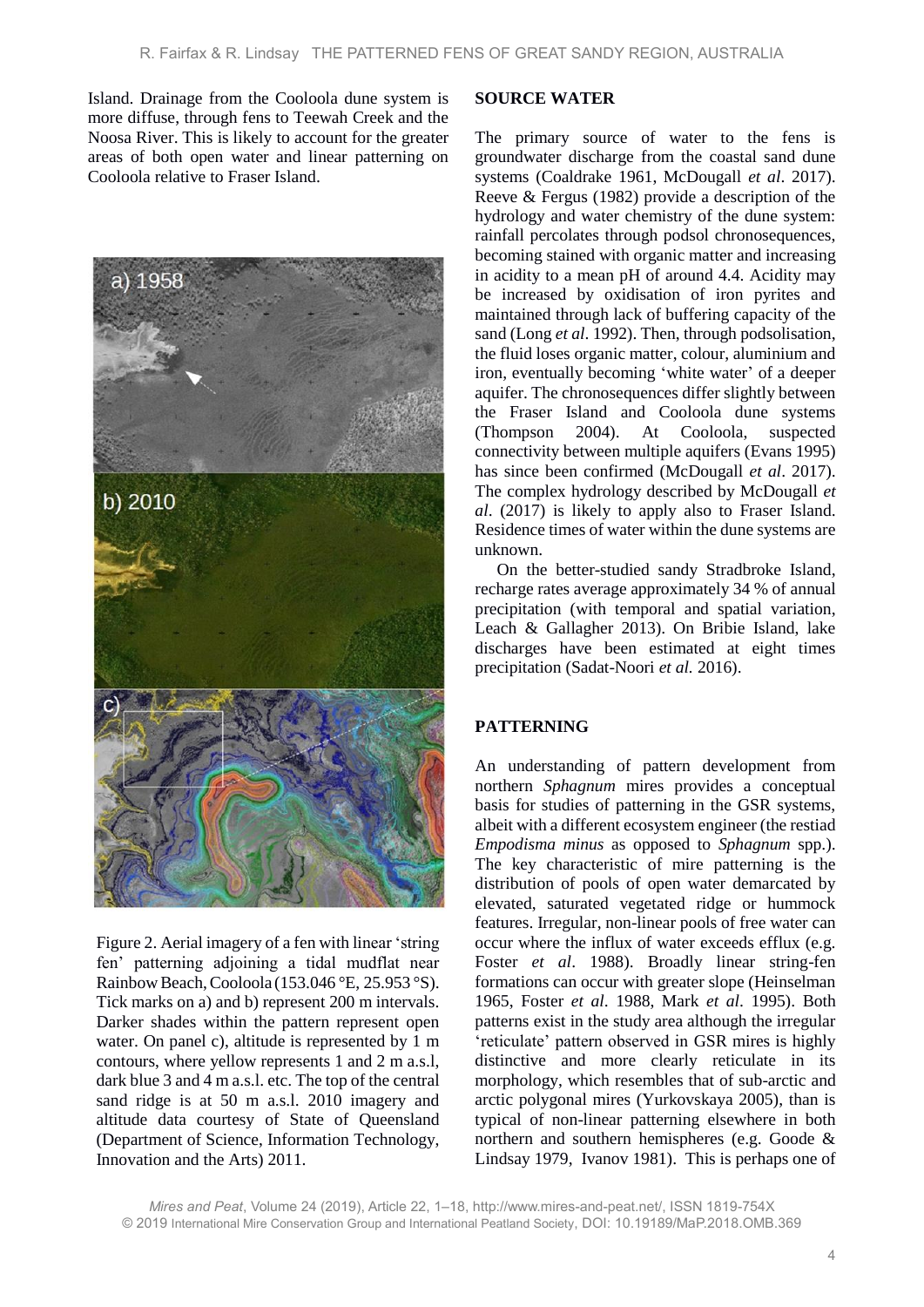

Figure 3. Aerial imagery of a small fen with irregular 'reticulate' patterning near Moon Point, Fraser Island (153.06 °E, 25.215 °S). Tick marks on a) and b) represent 200 m intervals. Darker shades within the pattern represent open water. On panel c), altitude is represented by 1 m contours, where yellow represents 1 m and 2 m a.s.l., dark blue 3 and 4 m a.s.l., etc. The top of the south-eastern sand ridge is at 60 m a.s.l. 2010 imagery and altitude data courtesy of State of Queensland (Department of Science, Information Technology, Innovation and the Arts) 2011.

the most significant features of the GSR peatlands within a global context (Figures 2 and 3, Table 1).

Studies of pool development on patterned mires in Sweden (Foster & Fritz 1987), Canada (Foster *et al*. 1988) and Scotland (Charman 1994, Belyea & Lancaster 2002) suggest that the initial stage of permanent pool formation is a small area of surface water in a poorly drained area. In the case of the GSR fens, initial conditions (late Pleistocene) appear lacustrine (Moss *et al*. 2016). Low slope permits stagnation where dissolved oxygen content can decline, becoming less conducive to plant growth. Plants may grow on or above pool edges but not decompose after dying, with peat accumulating faster outside a pool than within it (Foster *et al*. 1988). As vegetation grows, peat accumulates, the pool edge grows higher and the pool itself progressively deepens (e.g. Belyea & Lancaster 2002). Relative rates of peat accumulation and decomposition, water chemistry and hydrostatic pressure may all influence patterning (e.g. Belyea & Lancaster 2002). Indeed, lateral flow and hydrostatic pressure can be influenced by the physical properties of the patterns (Couwenberg & Joosten 2005), which may be stable at the multi-century scale. After thousands of years, pools of open water may coalesce (Foster & Fritz 1987, Foster *et al*. 1988) and possibly represent the oldest portions of a mire (e.g. Mark *et al*. 1995, Belyea & Lancaster 2002).

Catchment area, surface slope and depth of peat also influence hydrology, which has been invoked to explain observed patterns in boreal mires (White & Payette 2016). Drainage can promote the development of linear pools aligned perpendicular to the direction of flow (Heinselman 1965, Glaser *et al*.

1981, Foster & King 1984, Foster & Fritz 1987).

These processes operate for centuries if not millennia. The surface patterning of GSR fens is relatively stable (at least over half a century, e.g. Figure 2). The base of the acrotelm studied by Krull *et al*. (2004) was 68 cm below the mire surface and aged at around 270 years. Peat from both Rainbow Beach and Moon Point (Figure 1b) has been dated as coinciding with the Holocene (around 12,000 years before present, Krull *et al*. 2004 and Moss *et al*. 2016, respectively). Wathumba Fen appears to be some 8,000 years younger, and differs from the latter fens in not having linear string-fen patterns (Table 1).

#### **VEGETATION**

Lowland patterned fens occur on acidic soils which are deficient in many nutrients (von Stieglitz *et al*. 1963). These support botanically diverse (e.g. Westman 1975) vegetation with affinities to both shrublands and heathlands. Further details are provided by Coaldrake (1961), Griffith & Wilson (2007), Griffith *et al*. (2008) and DEHP (2013). Peatlands are often regarded as forming part of the 'wet heath' spectrum but the presence of a peat deposit separates such systems from wet heath habitat and establishes them as distinct peatland habitat. Fen peatlands occupy the minerotrophic portion of the peatland spectrum. Despite being a distinct habitat type, peatland systems often support a small subset of wet heath flora on the drier parts of the microtopography that is such a characteristic feature of many peatland types.

Visits to most of the Great Sandy Region fen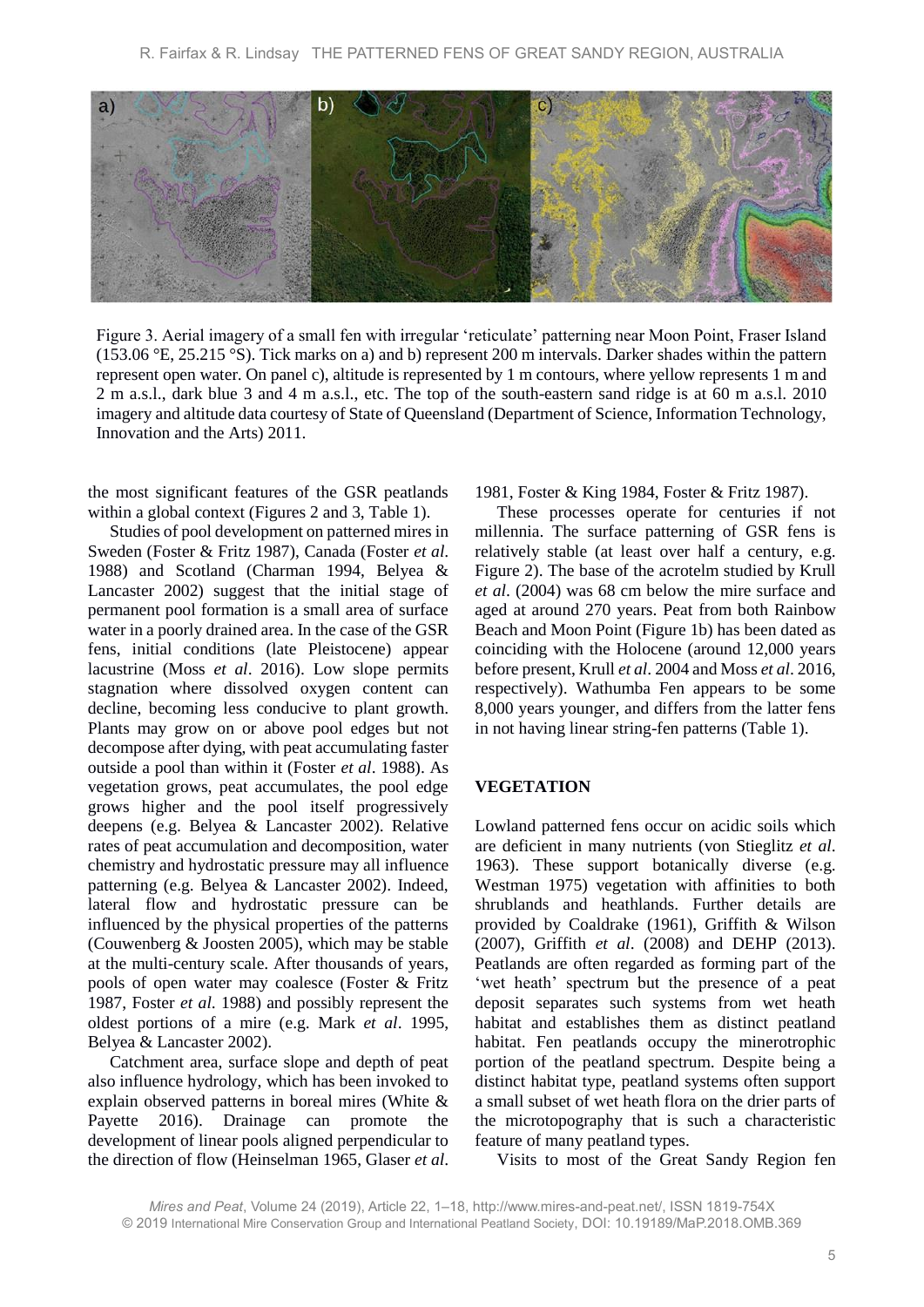Table 1. Areal extent (ha) of: wet heath vegetation containing patterned fens of the GSR as illustrated in Figure 1c (RE = Regional Ecosystem, Queensland Herbarium 2019) and the minimum area of irregular/reticulate patterning, linear patterning and open pools without surface vegetation (illustrated in Figures 2 and 3).

| Name<br>$#$ Figure 1b) | Dominant<br>adjacent RE | RE(ha)            | Minimum area (ha)<br>of irregular patterning<br>(n, range) | Minimum area (ha)<br>of linear patterning<br>(n, range) | Minimum area (ha)<br>of free water |
|------------------------|-------------------------|-------------------|------------------------------------------------------------|---------------------------------------------------------|------------------------------------|
| Wathumba North (1)     | 12.2.6,7,9              | 12.2.15(636)      | 29.56 (15, 0.33-7.95)                                      |                                                         | 20.0 (9, 0.39-9.83)                |
| Wathumba South (1)     | 12.2.6,7,9,14 ocean     | 12.2.15(275)      | $12.88(7, 1.35-3.07)$                                      |                                                         | 0.06(1)                            |
| Moon Point main (2)    | 12.2.6,7,9              | 12.2.15 (1452)    | 219.11 (32, 0.2-36.7)                                      | 79.36 (5, 1.7-63.6)                                     | 44.54 (12, 0.2-13.38)              |
| Moon Point a<br>(2)    | 12.2.6,7                | 12.2.15(196)      | $8.18(7, 0.31-4.7)$                                        |                                                         |                                    |
| Moon Point b<br>(2)    | 12.2.6,7                | 12.2.15(169)      | 37.59 (8, 0.91-11.04)                                      |                                                         |                                    |
| Moon Point c<br>(2)    | 12.2.6,9                | 12.2.15(49)       | 13.48(1)                                                   |                                                         |                                    |
| Moon Point d<br>(2)    | 12.2.9                  | 12.2.15(51)       | 4.59 (3, 0.67-2.07)                                        |                                                         |                                    |
| Moon Point e<br>(2)    | 12.2.6,9                | 12.2.15(108)      | $9.51(5, 0.33-3.78)$                                       |                                                         |                                    |
| Wangoolba N<br>(3)     | 12.2.6,7,9              | 12.2.15(115)      | 4.14(1)                                                    |                                                         | 0.15(1)                            |
| Wangoolba mid<br>(3)   | 12.2.6,9                | 12.2.15(42)       | 1.26(1)                                                    |                                                         |                                    |
| Wangoolba S<br>(3)     | 12.2.6, 12.1.3          | 12.2.15(97)       | $9.64(8, 0.26 - 5.36)$                                     |                                                         |                                    |
| Fraser Is South<br>(4) | 12.2.6,7, 12.1.3        | 12.2.15(201)      | $2.33(4, 0.22 - 0.96)$                                     |                                                         |                                    |
| Fraser Is South<br>(4) | 12.2.6,9                | 12.2.15(87)       | 1.60(1)                                                    |                                                         |                                    |
| Fraser Is South<br>(4) | 12.2.6, 12.1.3          | 12.2.15(62)       | 0.84(1)                                                    |                                                         |                                    |
| Rainbow Beach (5)      | 12.2.5, 9               | 12.2.12 (1424)    | 68.0 (43, 0.23-7.57)                                       | 24.21 (2, 5.77-15.1)                                    | $22.26(8, 0.15-8.12)$              |
| Cooloola North (6)     | 12.2.6,9                | 12.2.12, 13(1410) | 42.69 (8, 0.22-13.57)                                      | 22.05 (4, 2.43-13.6)                                    | 18.69 (6, 0.57-10.47)              |
| Cooloola South (7)     | 12.2.6,9                | 12.2.12 (884)     | 20.61 (6, 1.34-7.73)                                       |                                                         | 80.53 (15, 0.15-55.8)              |

*Mires and Peat*, Volume 24 (2019), Article 22, 1–18, http://www.mires-and-peat.net/, ISSN 1819-754X

© 2019 International Mire Conservation Group and International Peatland Society, DOI: 10.19189/MaP.2018.OMB.369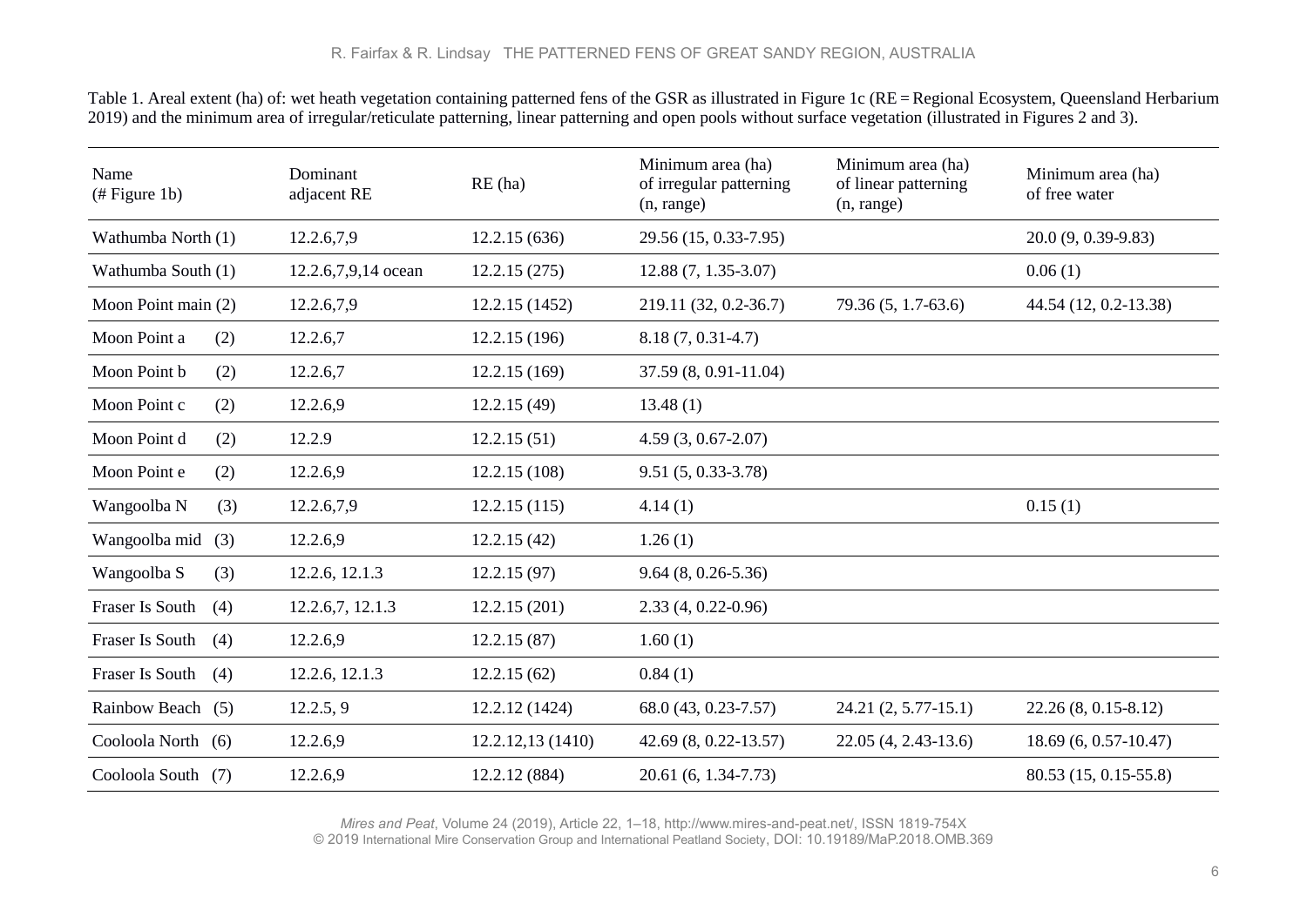complexes in 2011 yielded a total list of just 28 plant species with the average number of species per fen only 14. All fens were dominated by *Empodisma minus* (Restionaceae) and had the following ten other species in common: the pyrescent shrubs *Leptospermum liversidgei* (Myrtaceae) and *Banksia robur* (Proteaceae), the heathy shrubs *Epacris microphylla*, *Sprengelia sprengelioides* (Ericaceae) and *Hibbertia salicifolia* (Dilleniaceae). Common sedges (Cyperaceae) were *Gahnia sieberiana* around the mire margins and *Baumea rubiginosa, Baumea teretifolia* and an unidentified sedge around the edges of pools. The hemiparasitic vine *Cassytha glabella* (Lauraceae) was ubiquitous. The less common *Utricularia lobata* (Utriculariaceae) occurs in pools and obtains nutrients by trapping and digesting aquatic microfauna. The carnivorous *Drosera binata and Drosera peltata* (Droseraceae) target larger airborne and surface prey respectively. No exotic species were encountered.

Most surviving Northern Hemisphere peatlands are ombrotrophic bogs dominated by *Sphagnum* spp. (Rydin & Jeglum 2006). Fen systems dominated by Cyperaceae (sedges) were once extensive on lowland floodplains, but the largest surviving examples of fen habitat are now the large string fens within the Boreal Region. Southern Hemisphere peatlands are also dominated by *Sphagnum* species in the far south, while in temperate or sub-tropical regions peat may be formed not only by *Sphagnum* spp. but also by sedges or, uniquely to the Southern Hemisphere, Restionaceae (restiads) (Whinam *et al*. 2003). The role of the restiad species *Empodisma minus* as an ecosystem engineer in autogenic fen–bog transitions (as opposed to *Sphagnum* spp. in the Northern Hemisphere) has been established elsewhere in the Antipodes (Hodge & Rapson 2010). It is a clonal resprouter with high lignin content that impedes drainage, reduces evaporation from the mire, releases organic acids, and has allelopathic properties. Its root mass is negatively geotropic (i.e. grows upwards into the atmosphere to access air and nutrients; see also Campbell *et al*. 1995) with high moisture retention capacity. Its roots were observed growing up the stems of small shrubs (such as *Leptospermum liversidgei,* Figure 4) in fens throughout the GSR, behaviour indicative of anoxic water.

Fire has been part of the environment of the fen vegetation for millennia (Moss *et al*. 2016). Pyriscence is known in other *Leptospermum* and



Figure 4. A non-linear pool near the mouth of Wanggoolba Creek (Fraser Island) which was burnt on 01 June 2011. The bases of the two *Leptospermum liversigei* shrubs (bottom right) are covered in negatively geotropic *Empodisma minus* roots.

*Mires and Peat*, Volume 24 (2019), Article 22, 1–18, http://www.mires-and-peat.net/, ISSN 1819-754X © 2019 International Mire Conservation Group and International Peatland Society, DOI: 10.19189/MaP.2018.OMB.369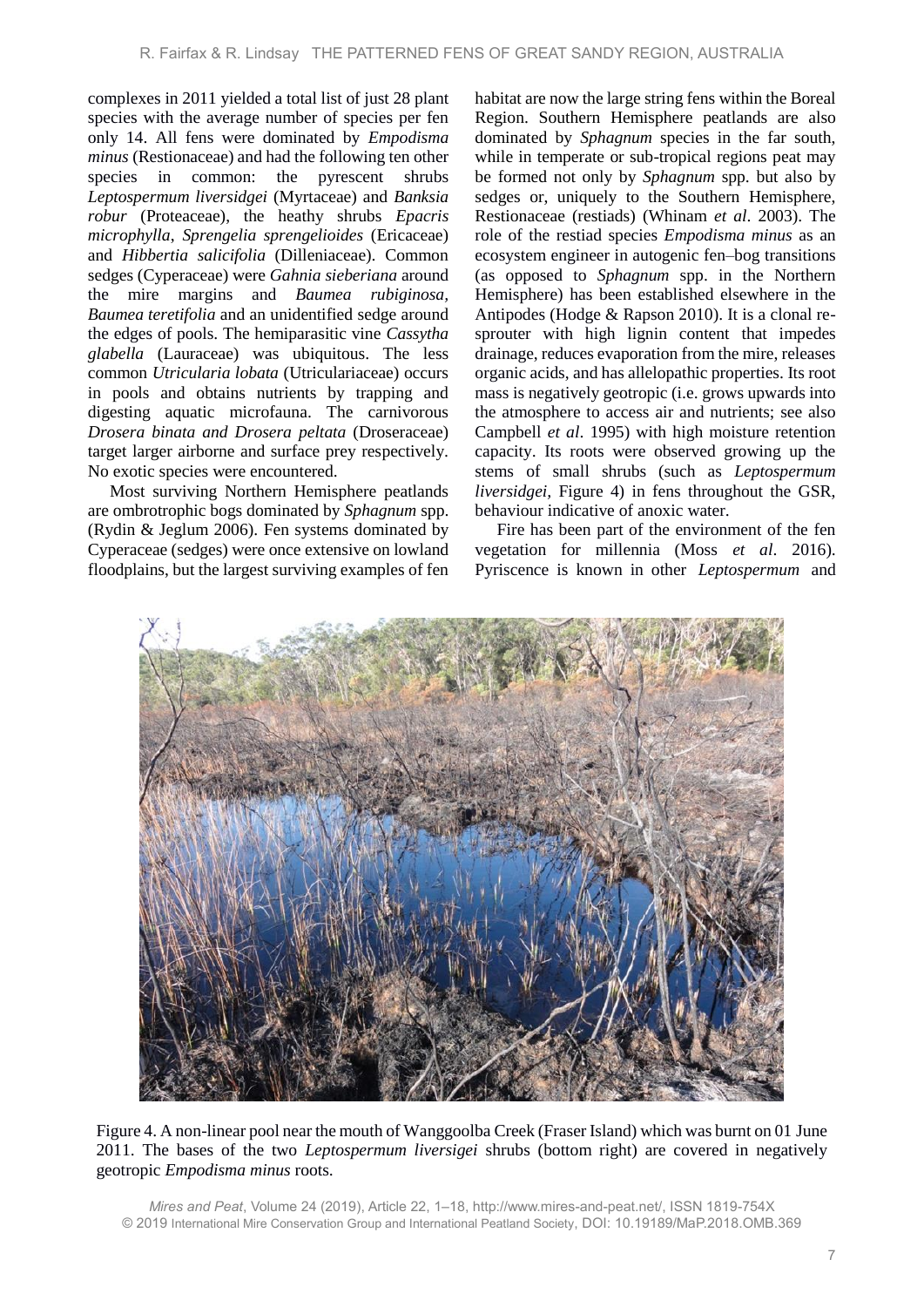*Banksia* species (Clarke *et al*. 2010) and in nearby wet heath the abundance of *E. minus* stems has been documented to increase after fire (McFarland 1988a). Fire events appear to have become less frequent since indigenous land use was replaced by European forms of land management (Moss *et al*. 2016).

Occasional trees belonging to the genera *Eucalyptus*, *Lophostemon* and *Melaleuca* (all Myrtaceae) can occur within, but proximate to, the internal (saturated) margins of mires. This suggests that, at times, the water table has lowered sufficiently to provide conditions favouring their establishment. A comparison of remotely sensed imagery (1958 and 2010) shows that changes in woody vegetation around mire margins can occur, but that the vegetation patterns on the fens themselves have remained remarkably stable (Figures 2, 3).

# **VALUES**

## **Carbon sequestration and storage**

The value of peatlands for carbon sequestration is well established (e.g. Yu *et al*. 2010). Soils at the drier end of the 'wet heath' spectrum are naturally acidic and contain >10 % organic matter (Griffith *et al*. 2008). The total organic carbon content of the GSR peat sample analysed by Krull *et al*. (2004) was 22–40 %, depending on depth (to 2.5 m, see also Moss *et al*. 2016).

## **Potential to reveal environmental history**

The partially decomposed vegetation that comprises peat can include material that is suitable for radiocarbon dating (e.g. Bauer & Vitt 2011) and numerous other dating techniques (see examples in Charman *et al*. 2013). Fire history can be reconstructed from charcoal (e.g. Pitkänen *et al*. 1999). The presence and positions of phytoliths in peat cores can reveal the vegetation history of a site (e.g. Taffs *et al*. 2006), while pollen can provide information about the broader region over time (e.g. Moss *et al*. 2016). Broad-scale climate patterns can be inferred from trapped dust (e,g. Petherick *et al*. 2008) and sedimentation patterns can reveal history including marine transgressions (e.g. Newnham *et al*. 1995). Thus, aspects of the geomorphological, hydrological, climatic and sea level history of the GSR, as well as details of human influence throughout the Holocene (e.g. Moss *et al*. 2013), can be informed through knowing the age, origin and history of the patterned fens. It follows that the patterned fens of the study area could reasonably be expected to inform contemporary (and future) fire management (Moss *et al*. 2012), coastal management (Brooke *et al*. 2008), water management and ecosystem recovery (see Anon. 2006) as well as our understanding of the sensitivity and resilience of peaty ecosystems to climate change (Moss *et al*. 2016) and broader management of the Ramsar and World Heritage Area (Shapland *et al*. 2012).

### **Habitat for rare fauna**

Records of fauna from GSR fens were identified by intersecting areas mapped as Regional Ecosystems 12.2.12 on the mainland and 12.2.15 on Fraser Island (DEHP 2013) with all listed species records from the WildNet database (Queensland Department of Science Innovation Technology Innovation and the Arts, unpublished). A large proportion of these are listed under Australian legislation and the IUCN Red List criteria (IUCN 2017) indicated in parentheses: all four 'acid frogs' of the region *Crinia tinnula* (Vulnerable B2ab(ii,iii,iv,v))*, Litoria cooloolensis*  (Endangered B1ab(iii))*, L. freycineti* (Vulnerable B2ab(ii,iii,iv,v)) and *L. olongburrensis* (Vulnerable  $B1ab(ii,iii,iv)+2ab(ii,iii,iv)$ ; the false water-rat *Xeromys myoides* (Vulnerable B2ab(ii,iii,v)); two fish species *Nannoperca oxleyana* (Endangered A1ce+2c) and *Pseudomugil mellis* (Endangered A1acde+2cde) plus the ornate rainbow fish *Rhadinocentrus ornatus* whose listing under Australian legislation is supported by Page *et al*. (2004). The birds Lewin's Rail (*Lewinia pectoralis*), Southern Emu-wren (*Stipiturus malachurus*) and Eastern Ground Parrot *Pezoporus wallicus wallicus* are all listed as Least Concern with decreasing trends (IUCN 2017). The latter species, also seen near Moon Point in 1939, had by then been in notable decline for some time (N.L.R. 1939).

The only targeted study of fauna is that of Hobson & Head (1996) who surveyed three fens and recorded the declining and endangered Eastern Curlew (*Numenius madagascariensis,* A2bc+3bc+4bc), a migrant from boreal moorlands which is named in multiple international agreements.

Other recorded species are indicative of swampy habitat: grassland melomys (*Melomys burtonii*), Australian swamp rat (*Rattus lutreolus*), bush rat (*Rattus fuscipes*), pale field rat (*Rattus tunneyi*), common planigale (*Planigale maculata*), northern brown bandicoot (*Isoodon macrourus*); slender yabby (*Cherax dispar*), long-armed prawn (*Macrobrachium tolmerum*) and a shrimp *Caridina* sp.; the Blue Quail (*Coturnix chinensis*), Tawny Grassbird (*Megalurus timoriensis*) and Red-backed Fairywren (*Malurus melanocephalus*).

Like 'blackwater' discharge from boreal fens, groundwater discharge from dune systems is likely to contain high levels of dissolved iron which underpin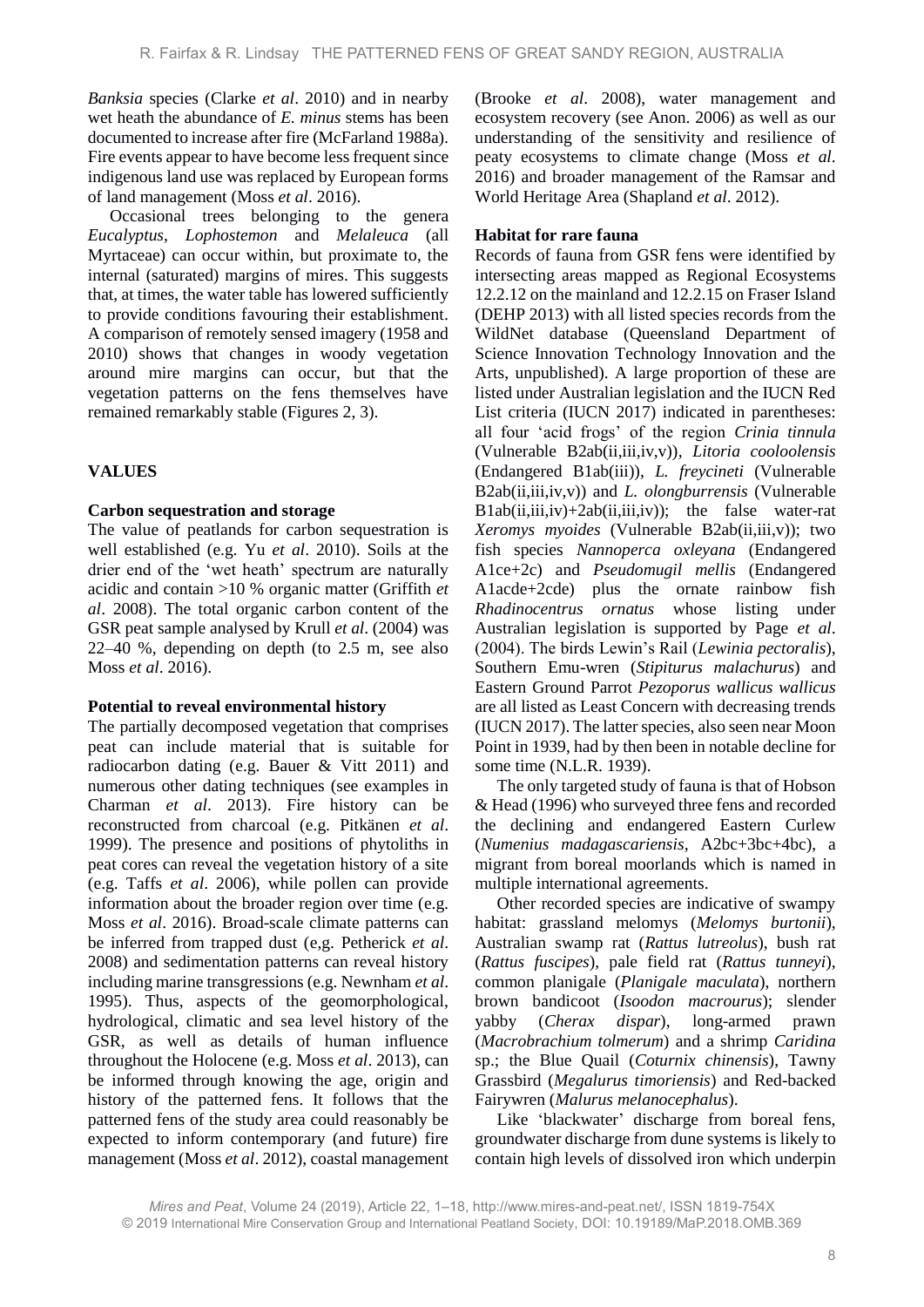a healthy food chain (Krachler *et al*. 2019) and provide ecological services for migratory birds, adjacent low-salinity-tolerant mangrove communities and estuarine fish nurseries (e.g. Silva *et al*. 2012). The fens also provide habitat for invertebrates, including crustacea (living in acid waters, FIWHASAC 2004a).

### **Current condition**

The current condition of the patterned fens of the GSR might be qualitatively described as apparently excellent. Based on what is known at present, the fens of the GSR appear largely unaffected by any of the potential threats summarised in the Introduction. Nonetheless, two markers of the change from indigenous to European occupation have been noted: firstly, a clear decrease in charcoal particles with a concurrent decline in pollen of shrubs; and secondly the appearance of pollen from post-European plantations of *Pinus* on the mainland (Moss *et al.* 2016). Furthermore, processes external to the fens (such as groundwater abstraction and climate change) have significant potential to result in negative effects on habitat condition, and these are discussed in turn below.

## **THREATS**

### **Groundwater abstraction**

Groundwater abstraction is an explicit threat for the fens at Cooloola (Stockwell *et al*. 2004, McDougall *et al*. 2017), with potential effects analogous to the drainage commonly experienced by peatlands around the world (e.g. Vasander *et al*. 2003) and numerous peatlands within Australasia (Whinam *et al*. 2003). The often irreversible negative implications have been reviewed by Holden *et al*. (2004) and include increases in bulk density of the peat, decomposition, leaching and erosion. Within patterned fens, vertical water exchange is thought to be more important than lateral water movement, with retreat of the water table below the mire surface resulting in increased peat decay and potential loss of the characteristic patterning (Whittington & Price 2006).

Groundwater levels may predictably decline with abstraction (e.g. Spring 2005). Subsequent desiccation and uncontrolled fire has already resulted from abstraction in some Australian peatlands (Blake *et al*. 2009). The current study area contains around 20 registered boreholes within the dune systems (Figure 1b; Queensland Government 2018). Water is also abstracted from a creek discharging into one of the fens (Evans 1995). Water for the township of Rainbow Beach is sourced from the dune system

immediately above the patterned fen adjoining that town (Evans 1995, Anon. 2006). Some boreholes access freshwater below mean sea level. Effects on the fens are unknown. However, residents of several towns within the GSR have already noticed increased salinity in freshwater boreholes, and groundwater abstraction is set to increase further as the region's human population is expected to grow by at least 1.6 % p.a. to 2031 (Queensland Treasury 2011). Saltwater intrusion into coastal freshwater aquifers has been chemically confirmed (Larsen & Cox 2011) and attributed to both tidal characteristics and lowering of the water table as a result of (freshwater) abstraction. While the latter process may be manageable to some degree, lowering the freshwater hydraulic head below a key threshold would result in irreversible consequences (e.g. Katic & Quentin Grafton 2011). Should the Great Sandy World Heritage Area be extended as proposed, incorporating aquifer management into the relevant management system is both defensible and highly desirable for these groundwater dependent ecosystems.

Aquifer response to projected human water demands has been modelled for the Cooloola region (Evans 1995) albeit utilising assumed permeability and a narrow range of recharge rates. A subsequent framework for management of water obtained from relevant aquifers is embodied in a statutory plan (Anon. 2006) with objectives including "to maintain subartesian water discharge to support wetlands and other groundwater-dependent ecosystems" and "to ensure reliable and secure water entitlements…". A separate purpose of the plan is to provide a framework for reversing degradation of waterdependent ecosystems associated with abstraction. Its provisions include a requirement that cumulative impacts of abstraction should be considered, with monitoring in the case of Cooloola.

Cooloola's fens occur along the eastern bank of the lower Noosa River and its main tributary Teewah Creek (Figure 1b) and are significant contributors to baseflow in those watercourses (Evans 1995, McDougall *et al*. 2017). Continuous monthly flow rate and rainfall data (2002–16) are available for Teewah Creek (Streamflow gauge 140002A at 5.32 m a.s.l., 26° 03' 25.8" S 153° 02' 33.5" E; State of Queensland 2017). This provides a means to assess baseflow. Mean annual rainfall is around 1750 mm. The stream is permanent, with height (stage) and flow responsive to recent rainfall (Figure 5). It is evident that streamflow is most likely to increase in response to rainfall when flow exceeds 1145–1165 ML month<sup>-1</sup>. Below this flow rate, any monthly rainfall < 110 mm does not prevent further decline in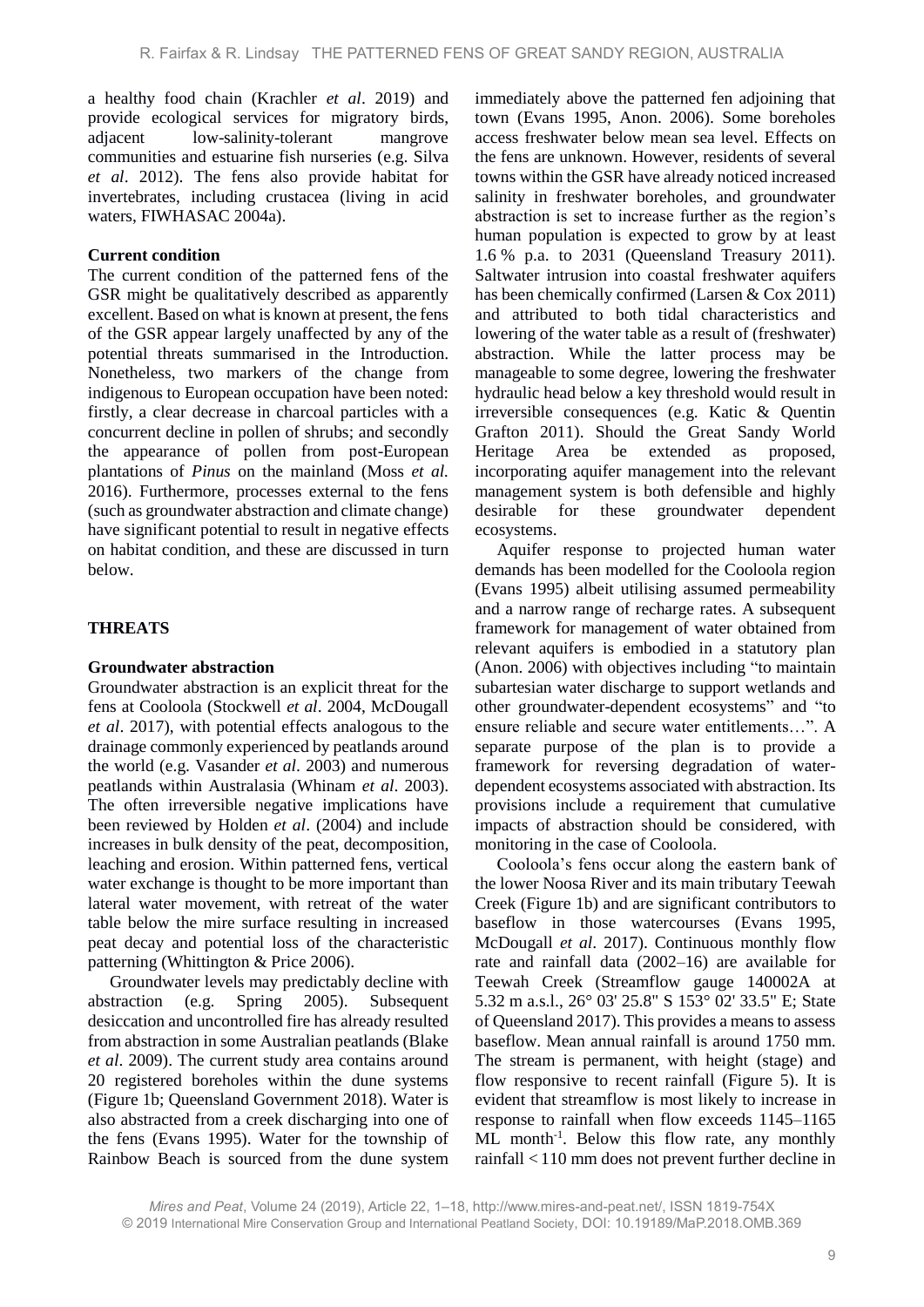

Figure 5. Baseflow estimation from the Teewah Creek stream gauge. Monthly streamflow (light blue) and rainfall (medium blue,  $mm \times 10$ ) for Teewah Creek: a) 1999–2019 and b) July 2001 to June 2008. Stream height is indicated by the dashed purple line; the horizontal dotted purple line represents the tenth percentile of stream heights when flow exceeds 1160 ML month<sup>-1</sup>. The lowest dashed line represents average monthly rainfall (mm). Recharge deficits are presented (yellow) as occurring when rainfall is unlikely to increase streamflow. Arrows indicate changes in whether increased streamflow is expected after a rainfall event when flows are above or below apparent balance. Appreciable temporal lags between rainfall and increased streamflow are indicated, and commence during periods of deficit.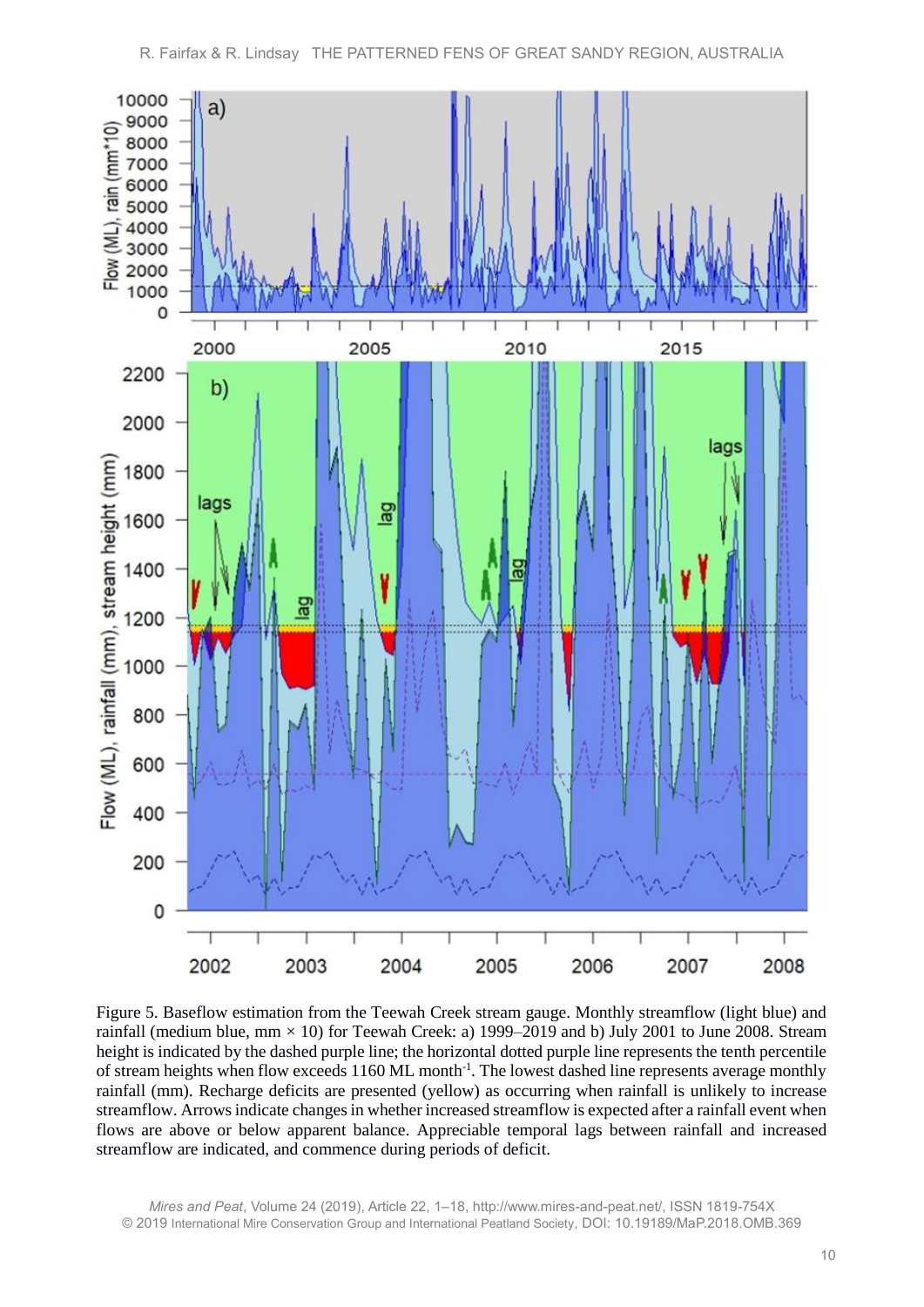flow; examples include early 2002 and early 2007 (both relatively dry ends to relatively dry wet seasons). Aquifer deficit can again be inferred later in those years, when lag times between high rainfall months and creek flow response are pronounced (Figure 5). When streamflow exceeds around 1160 ML month<sup>-1</sup> (the best available baseflow value for the fens) stream height at the gauge exceeds 0.56 m for 90 % of the time. This approach (potentially with improvements) could be employed elsewhere.

### **Sand mining**

Minerals such as ilmenite, rutile, zircon and silicon are present within the Fraser Island and Cooloola sands (e.g. Sinclair & Corris 1994). While connections between mined sand and the underlying aquifer may be easily established (e.g. Viswanathan 1990), so may the relationship between proposals to mine these minerals from the GSR and their replacement with two separate National Parks (Fraser Island and Cooloola, e.g. references in Sweett 2008). Sand mining activities did occur intermittently in the south-east of Fraser Island and on the nearest mainland (Inskip Point) in the 1970s. It is unknown what direct effect this may have had on the fens probably extremely little (if any) compared to the mine-altered hydrology witnessed on North Stradbroke Island (e.g. Cox *et al*. 2011) or, indeed, what could have been lost. All of the GSR fens are presently located on National Park or unallocated State land that is unlikely to be directly developed in this way.

## **Fire**

Extensive areas of peat may burn for decades (Ellery *et al*. 1989) with substantial losses of below-ground carbon (Zoltai *et al*. 1998). Fire has compromised the (catotelm) peat layers of various sites throughout the world (Pitkänen *et al*. 1999, Posa *et al*. 2011), is a major cause of carbon emissions from western boreal peatlands (Turetsky *et al*. 2002), and may result in the release of chemicals that are harmful to humans (Blake *et al*. 2009). However, unlike the boreal and sub-arctic peatlands of North America which burn at intervals of centuries (Zoltai *et al*. 1998), a frequency of fire closer to that of ENSO (El Niño - Southern Oscillation) cycles has been recommended for wet heath in south-east Queensland (Watson 2001), although it is important to highlight the fact that peatland and wet heath are not synonymous and that the former may require a very different management regime from that considered appropriate for wet heath. Charcoal has been recorded throughout peat sampled from GSR patterned fens (Krull *et al*. 2004, Moss *et al*. 2012, Shapland *et al*. 2012),

demonstrating that fire was a common feature of the pre-European landscape, while subsequent peat accumulation indicates that the habitat was at least capable of tolerating such a regime. Further work is required to determine the optimal fire regime for the distinctive features of these peatland systems.

The GSR fens experience high inter-annual rainfall variability and high evaporation rates, and are adjoined by flammable sclerophyllous vegetation communities (Srivastava *et al*. 2013). While highly adapted to the unique hydrological environment, the fen vegetation is also flammable. Recommended firereturn intervals range from a maximum of twenty years to allow for shrubs that evolved as (fire) obligate seeders (Queensland Herbarium 2019) to a minimum of 7–8 years for fauna, especially birds (McFarland 1988b, Watson 2001).

The most fire-sensitive peat occurs where the edge of a mire continues under sand; the largest losses of peat are likely to occur upslope and subsurface from this edge. Fire-related threat is of greatest concern during periods of water deficit, when peat is most likely to burn. The threat can be mitigated by maintaining the highest possible water level, with any deliberate burning (e.g. to increase ground parrot habitat) restricted to when the ground is wet (Watson 2001). Indeed, current fire management aims to address biodiversity and ecosystem protection concerns by burning wet heath at intervals of approximately ten years, shortly after rain (C. Lawton, personal communication). Further research into peatland processes and their associated biodiversity is clearly warranted in order to determine whether the current regime is optimal.

## **Peat extraction**

The effects of peat or moss harvesting on wetland functions vary with extraction rate and method, but can tend towards complete loss of the wetland and associated environmental services (e.g. Winkler & Dewitt 1985). Although at small scale relative to similar activities in Europe, peat extraction has occurred at various locations within Australasia. The story of the largest restiad-dominated upland mire in mainland Australia (Wingecarribee Swamp, ~ 650 ha) ends with direct and indirect consequences for natural values (Whinam *et al*. 2003). The current threat of peat extraction in the GSR is low.

### **Climate change**

Climate change is undoubtedly an issue with potential to have major impacts on the peatlands of the GSR but the threats are, like many assessments of climate change, in the nature of predictions or projections rather than demonstrable current effects.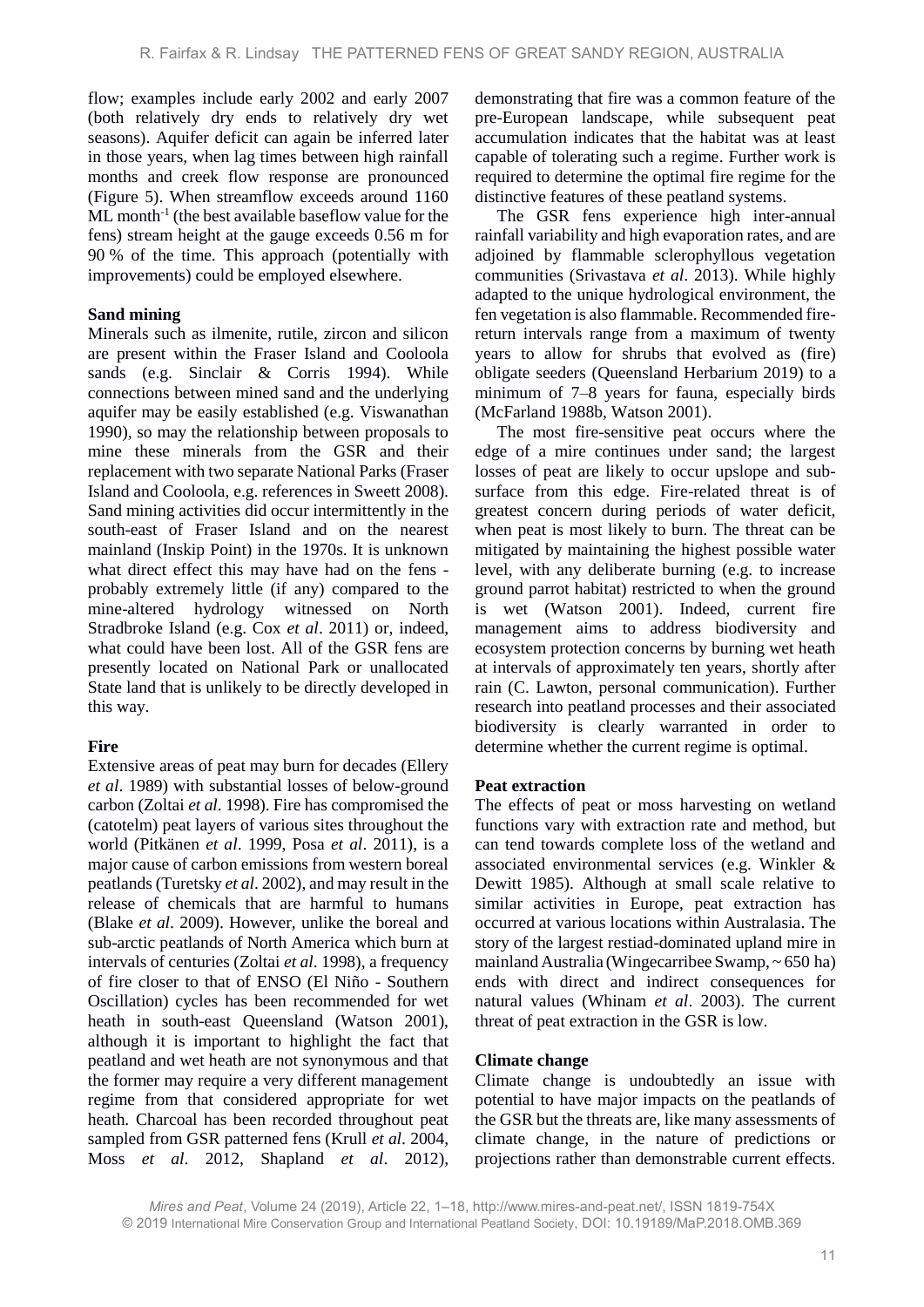The implications of climate change for peatlands have been addressed by Parish *et al.* (2008) and Strack (2008), amongst others. While an increase in ambient temperature (e.g. global warming) could be favourable to vegetative growth and carbon accumulation in temperate mires (see Zhang *et al*. 2018), it may not be at lower latitudes where increased temperatures are predicted to raise the decomposition rate over and above the increased growth rate of plants (Gallego-Sala *et al*. 2018). This conclusion draws upon data from many peatlands including the Moon Point fens on Fraser Island (Moss *et al*. 2016). Additional climate-related threats that may be imposed upon the fens of the GSR include increased evaporation, decreasing rainfall, increased drought intensity and rising sea level. The frequency and intensity of fire may also increase (Williams & Crimp 2012).

At Double Island Point (Figure 1a), average annual rainfall over the 60 years to 1952 was 1394 mm. For the period 1953–2016 (minus the years with incomplete data 1992–95) this decreased to 1340 mm (Bureau of Meteorology 2017). The same trend is occurring throughout southeast Queensland (Williams & Crimp 2012). The monthly average of daily maximum temperature for 1938– 1972 was 23.6 °C, whereas it was 24.8 °C for 1973– 2015. Since 1960, the study area has warmed by around 1 °C and received around 5 % less yearly rainfall. These values, together with data for pan evaporation, are not unique to the GSR and the trends are expected to continue even under 'best-case' scenarios (Williams & Crimp 2012). The amount of water input to the system is decreasing while evaporation is increasing. Such declines of water moving into and through the system may facilitate oxidisation and decomposition of upper peat layers (Leifield *et al*. 2016), and the same applies to the threat of groundwater abstraction already discussed.

Given the dependence of the GSR patterned fens on a rainfall-charged aquifer, the spatial distribution and rate of peat formation is likely to change in response to altered climate (Hilbert *et al.* 2000). An increase in temperature may result in peat desiccation, decomposition, increase in acidity, increased oxidisation of iron pyrite and release of sulphurous compounds into the atmosphere (e.g. van Dam & Beltman 1992). The intensity and frequency of fire may also increase (e.g. Williams & Crimp 2012). A key determinant of peat accumulation is net primary productivity, which is responsive to ambient temperature and moisture availability. This renders the system sensitive to climate change (Charman *et al*. 2013) with potential for the fens to change from a net carbon sink to a net source (Rennermalm *et al*.

2010). However, peatlands possess a self-regulation mechanism whereby changes in species composition and surface patterning can provide resilience to environmental change over millennial timescales. It is not yet known how the GSR fens may respond over time, but evidence of self-regulatory behaviour is likely to emerge as environmental pressures increase and should be looked for in any future survey or monitoring programmes (e.g. Barber 1981).

Global sea level rise is inevitable (Hu & Deser 2013) and expected to affect groundwater in southeast Queensland (e.g. Surawski *et al.* 2005). The GSR patterned fens may be naturally influenced by seawater from below (Moss *et al.* 2016), salty water being denser than freshwater. However, when seawater overtops non-saline peatland, salt-intolerant species may be negatively affected to the point of compromising peatland recovery and promoting erosion (Emond *et al.* 2016). Sensitivities of sandisland aquifers to seawater encroachment are known (e.g. Hodgkinson *et al*. 2007, Jackson 2007).

During the mid-Holocene (7000–6000 years ago), the sea level of south-east Queensland was around 1 m higher than at present (Lewis *et al*. 2013). Fens may have started to develop after the subsequent fall in sea level (during the second phase identified by Moss *et al*. 2016) and not been inundated by saltwater since. Millennial-scale recovery of transgressed peatlands has been recorded in New Zealand (Newnham *et al.* 1995). Sensitivity of the GSR fens to the sea level rise that is expected now can be informed by altitude. Airborne laser-derived elevation (DEM) data with vertical accuracy approximately 0.22 m shows that the fens on both Fraser Island and the adjacent mainland are generally 1–8 m above current high tide and most are within the altitude range 2–6 m a.s.l. (Figures 2 and 3). The most sensitive are likely to be those that directly adjoin marine vegetation or the tidal Noosa River.

## **CONCLUSION**

Although patterned mires are extensive in the Northern Hemisphere, rather limited occurrences have been noted south of the Equator, in moist temperate regions of southern South America and the Antipodes (Mark *et al*. 1995). The GSR patterned fens are actively growing and apparently the most concentrated examples of a groundwater-dependent ecosystem type that is unique to the sub-tropical seaboard of eastern Australia. Despite their depauperate botanical assemblages, they support several vulnerable and endangered vertebrates. There is little doubt that attention to aquatic invertebrates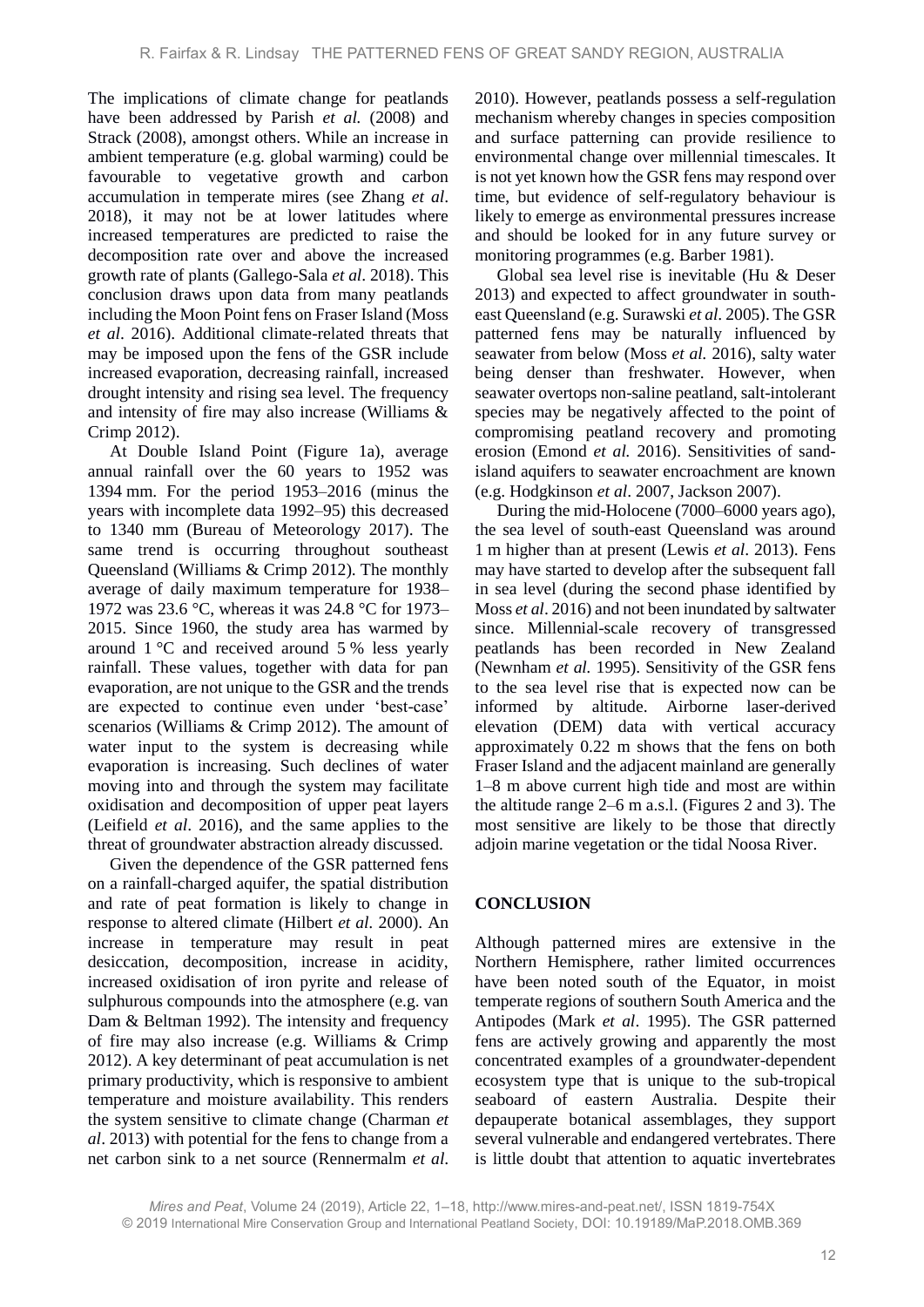will reveal unique adaptations if not behaviours for the characteristically acidic conditions of these unusual habitats, and possibly also new insights on invertebrate speciation through the Holocene. Thus, the fens of the GSR emerge as very special parts of Australia's natural heritage which have been almost wholly overlooked and appear still to be in very good condition, although the effects of the most recent human interventions have yet to be assessed in detail. Enough hydrological information exists to identify water abstraction as a key threat (McDougall *et al*. 2017) though this can be regarded as manageable (e.g. FIWHASAC 2004b). Given the World Heritage status of these freshwater and adjacent systems, there is a compelling argument for action to ensure that the GSR fens are provided with both legislative mechanisms to secure their protection and an appropriate management regime to maintain their structure and function.

### **ACKNOWLEDGEMENTS**

Thanks to Jesse Rowland, Jeremy Drimer and Adam Kereszy for field assistance; to John Sinclair, along with Col Lawton and Ivan Thrash of Queensland Parks and Wildlife Service, for sharing local knowledge; and to Rosemary Niehuus and Tim Ryan who provided GIS support. We especially thank John Armston and the Remote Sensing Centre of the QDSITIA for managing the DEM data; and Jack Kelley for rectification of historical imagery. We are also grateful to Ab Grootjans, Patrick Moss, an anonymous reviewer and the editor Olivia Bragg for insightful comments on earlier versions of the article.

### **AUTHOR CONTRIBUTIONS**

RF conceived the study, conducted the GIS analyses, undertook the fieldwork and wrote the first draft of this article. RL determined the wider distribution of patterned fens, wrote parts of later drafts, and commented on all versions of the manuscript.

## **REFERENCES**

- Anon. (2006) *Water Resource (Mary Basin) Plan 2006*. Subordinate Legislation 2006 No. 192. Online at: https://www.legislation.qld.gov.au/ view/pdf/inforce/current/sl-2006-0192, accessed 31 July 2018.
- Barber, K.E. (1981) *Peat Stratigraphy and Climate Change: A Palaeoecological Test of the Theory of*

*Cyclic Peat Bog Vegetation*. A.A. Balkema, Rotterdam, 242 pp.

- Barber, K., Dumayne-Peaty, L., Hughes, P., Mauquoy, D. & Scaife, R. (1998) Replicability and variability of the recent macrofossil and proxy-climate record from raised bogs: field stratigraphy and macrofossil data from Bolton Fell Moss and Walton Moss, Cumbria. *Journal of Quaternary Science*, 13, 515–528.
- Barr, C., Tibby, J., Marshall, J.C., Mcgregor, G.B., Moss, P.T., Halverson, G.P. & Fluin, J. (2013) Combining monitoring, models and palaeolimnology to assess ecosystem response to environmental change at monthly to millennial timescales: The stability of Blue Lake, North Stradbroke Island, Australia. *Freshwater Biology*, 58, 1614–1630.
- Bauer, I.E. & Vitt, D.H. (2011) Peatland dynamics in a complex landscape: Development of a fen-bog complex in the sporadic discontinuous permafrost zone of northern Alberta, Canada. *Boreas*, 40, 714–726.
- Bayly, I.A.E., Ebsworth, E.P. & Hang Fong Wan. (1975) Studies on the lakes of Fraser Island, Queensland. *Australian Journal of Marine and Freshwater Research*, 26, 1–13.
- Belyea, L.R. & Lancaster, J. (2002) Inferring landscaped dynamics of bog pools from scaling relationships and spatial patterns. *Journal of Ecology*, 90, 223–234.
- Belyea, L.R. & Malmer, N. (2004) Carbon sequestration in peatland: patterns and mechanisms in response to climate change. *Global Change Biology*, 10, 1043–1052.
- Blake, D., Hinwood, A.L. & Horwitz, P. (2009) Peat fires and air quality: Volatile organic compounds and particulates. *Chemosphere*, 76, 419–423.
- Boyd, R. (2004) River of sand a geological perspective on Fraser Island and the GSR. Online at: http://fido.org.au/Conferences/2004\_FI\_ 2020/papers/Ron%20Boyd.pdf, accessed 31 Jly 2018.
- Boyd, R., Ruming, K., Goodwin, I., Sandstrom, M. & Schröder-Adams, C. (2008) Highstand transport of coastal sand to the deep ocean: A case study from Fraser Island, southeast Australia. *Geology*, 36, 15–18.
- Brooke, B., Lee, R., Cox, M., Olley, J. & Pietsch, T. (2008) Rates of shoreline progradation during the last 1700 years at Beachmere, southeastern Queensland, Australia, based on optically stimulated luminescence dating of beach ridge. *Journal of Coastal Research*, 243, 640–648.
- Bureau of Meteorology (2017) *Climate Data Online*. Australian Government Bureau of Meteorology,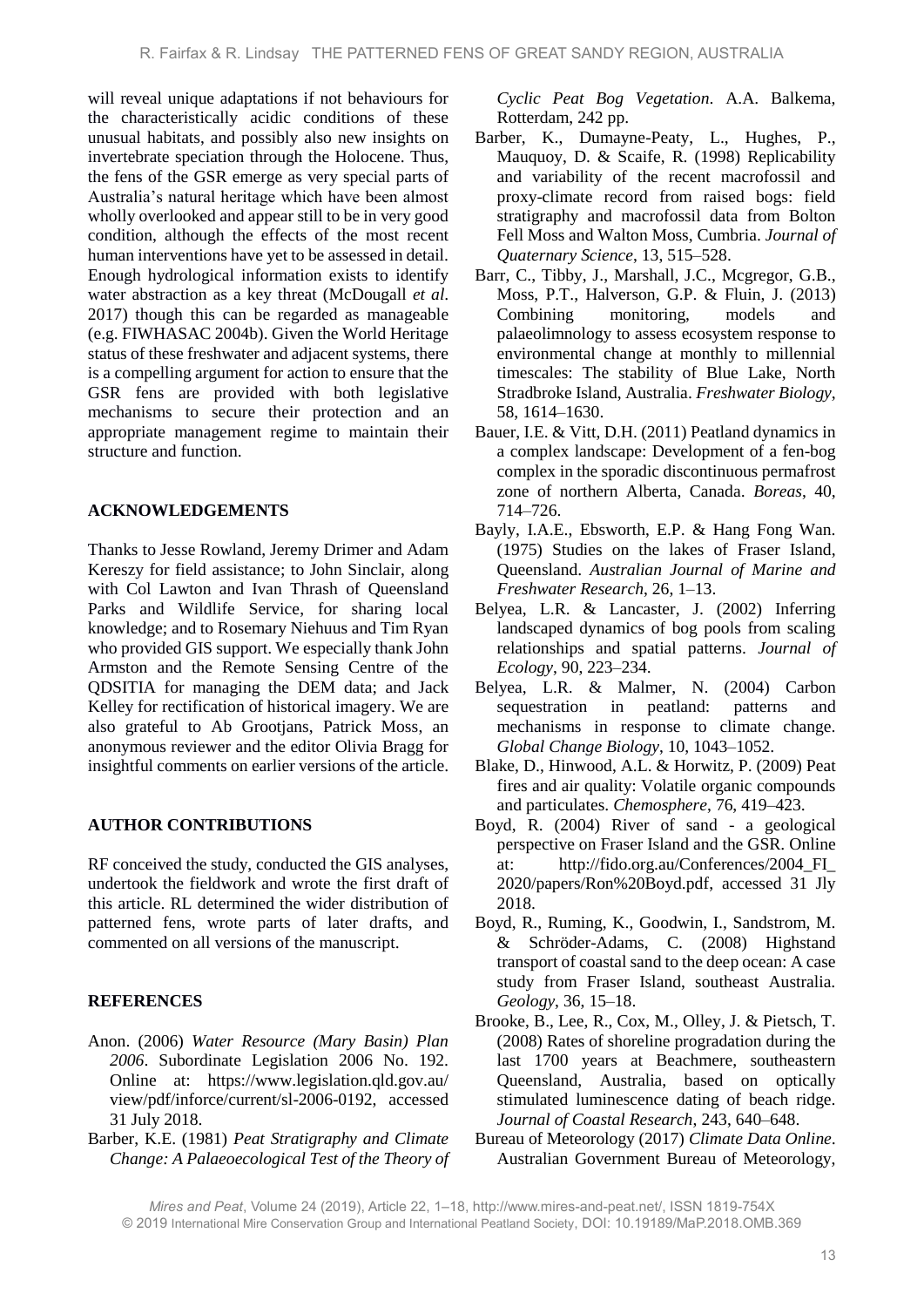Melbourne. Online at: http://www.bom.gov.au/ climate/data/, accessed 04 Nov 2017.

- Campbell, E.O., Sharpe, P. & Windolf, J.F.P. (1995) The significance of *Empodisma minus* (Restionaceae) in mires of eastern Australia, with particular reference to the coastal marshlands of S.E. Queensland. *New Zealand Botanical Society Newsletter*, 42, 8–11. Online at: http://www. nzbotanicalsociety.org.nz/newsletter/NZBotSoc-1995-42.pdf, accessed 29 Jly 2019.
- Charman, D.J. (1994) Patterned fen development in northern Scotland: developing a hypothesis from palaeoecological data. *Journal of Quaternary Science*, 9, 285–297.
- Charman, D.J., Beilman, D.W., Blaauw, M., Booth, R.K., Brewer, S., Chambers, F.M., Christen, J.A., Gallego-Sala, A., Harrison, S.P., Hughes, P.D.M., Jackson, S.T., Korhola, A., Mauquoy, D., Mitchell, F.J.G., Prentice, I.C., van der Linden, M., De Vleeschouwer, F., Yu, Z.C., Alm, J., Bauer, I.E., Corish, Y.M.C., Garneau, M., Hohl, V., Huang, Y., Karofeld, E., Le Roux, G., Loise, J., Moschen, R., Nichols, J.E., Nieminen, T.M., MacDonald, G.M., Phadtare, N.R., Rausch, N., Sillasoo, Ü., Swindles, G.T., Tuittila, E.-S., Ukonmaanaho, L., Väliranta, M., van Bellen, S., van Geel, B., Vitt, D.H. & Zhao, Y. (2013) Climate-related changes in peatland carbon accumulation during the last millennium. *Biogeosciences*, 10, 929–944.
- Clarke P.J., Knox, K.J.E. & Butler, D. (2010) Fire intensity, serotiny and seed release in 19 woody species: evidence for risk spreading among winddispersed and resprouting syndromes. *Australian Journal of Botany*, 58, 629–636.
- Coaldrake, J.E. (1961) The ecosystem of the coastal lowlands ("wallum") of southern Queensland. *Bulletin No. 283*, CSIRO, Melbourne. 138 pp.
- Couwenberg, J. and Joosten, H. (2005) Selforganization in raised bog patterning: The origin of microtope zonation and mesotope diversity. *Journal of Ecology,* 93, 1238–1248.
- Cox, M.E. James, A., Raiber, M., Taulis, M. & Hawke, A. (2011) North Stradbroke Island 3D hydrology: Groundwater systems overview. *Proceedings of the Royal Society of Queensland*, 117, 65–83.
- Da Silva, G.M. & Shulmeister, J. (2016) A review of coastal dunefield evolution in Southeastern Queensland. *Journal of Coastal Research,* 1, 308– 312.
- DEHP (2013) *Regional Ecosystems*. Department of Environment and Heritage Protection, Brisbane. Online at: http://www.ehp.qld.gov.au/ ecosystems/biodiversity/regional-ecosystems/

maps/index.php, accessed 24 Jun 2013.

- DERM (2011) *Ecological Character Description Knowledge Gaps*. Queensland Wetlands Program project fact sheets, Department of Environment and Resource Management, Brisbane. Online at: https://wetlandinfo.ehp.qld.gov.au/wetlands/reso urces/publications/fact-sheets/, accessed 30 Jly 2018.
- Ellery, W.N., Ellery, K., McCarthy T.S., Cairncross, B. & Oelofse, R. (1989) A peat fire in the Okavango Delta, Botswana, and its importance as an ecosystem process. *African Journal of Ecology*, 27, 7–21.
- Emond, C., Lapointe, L., Hugron, S. & Rochefort, L. (2016) Reintroduction of salt marsh vegetation and phosphorus fertilisation improve plant colonisation on seawater-contaminated cutover bogs*. Mires and Peat*, 18(17)*,* 1–17*.*
- Evans, P.A. (1995) *Cooloola Area Water Supply Investigation*. Water Resources Division, Queensland Department of Primary Industries, Brisbane, 32 pp.
- Farrell, C.A. & Doyle, G.J. (2003) Rehabilitation of industrial cutaway Atlantic blanket bog in County Mayo, North-West Ireland. *Wetlands Ecology and Management*, 11, 21–35.
- FIWHASAC (2004a) *Cooloola - Assessment of Potential Outstanding Universal Value*. Fraser Island World Heritage Area Scientific Advisory Committee, Queensland Environmental Protection Agency, Brisbane, 173 pp.
- FIWHASAC (2004b) *Fraser Island World Heritage Area - Review of Outstanding Universal Value*. Fraser Island World Heritage Area Scientific Advisory Committee, Queensland Environmental Protection Agency, Brisbane, 102 pp.
- Foster, D.R. & Fritz, S.C. (1987) Reviewed mire development, pool formation and landscape processes on patterned fens in Dalarna, Central Sweden. *Journal of Ecology*, 75, 409–437.
- Foster, D.R. & King, G.A. (1984) Landscape features, vegetation and developmental history of a patterned fen in south-eastern Labrador, Canada. *Journal of Ecology*, 72, 115–143.
- Foster, D.R., Wright, H.E. Jr., Thelaus M. & King, G.A. (1988) Bog development and landform dynamics in Central Sweden and South-Eastern Labrador, Canada. *Journal of Ecology*, 76, 1164– 1185.
- Geoscience Australia (2009) Bathymetric and Topographic Dataset. Australian Ocean Data Network (AODN). Online at: https://catalogue. aodn.org.au/geonetwork/srv/eng/main.home, accessed 18 Jan 2019.
- Gallego-Sala, A.V., Charman, D.J., Brewer, S., Page,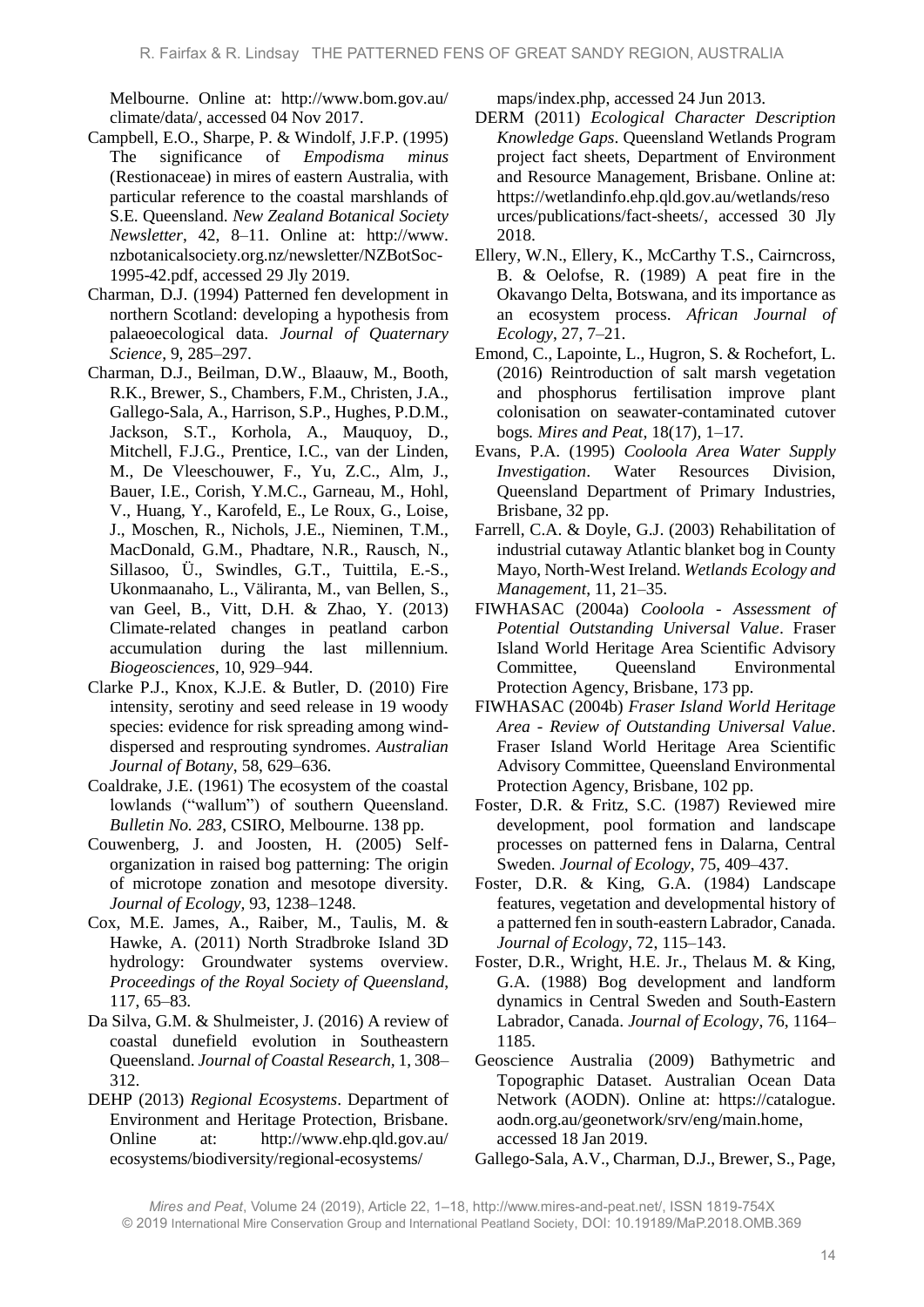S.E., Prentice, I.C., Friedlingstein, P., Moreton, S. and 68 others (2018) Latitudinal limits to the predicted increase of the peatland carbon sink with warming. *Nature Climate Change*, 8, 907–913.

- Glaser, P.H., Wheeler, G.A., Gorham, E. & Wright, H.E.Jr. (1981) The patterned mires of the Red Lake peatland, northern Minnesota: vegetation, water chemistry and landforms. *Journal of Ecology*, 69, 575–599.
- Goode, D.A. & Lindsay, R.A. (1979) The peatland vegetation of Lewis. *Proceedings of the Royal Society of Edinburgh, Section B: Biological Sciences*, 77, 279–293.
- Gore, A.J.P. (ed.) (1983) *Mires: Swamp, Bog, Fen and Moor*. Ecosystems of the World 4B: Regional Studies, Elsevier, Amsterdam, 478 pp.
- Gorham, E. (1991) Northern peatlands: role in the carbon cycle and probable response to global warming. *Ecological Applications*, 1, 182–195.
- Griffith, S.J. & Wilson, R. (2007) Wallum on the Nabiac Pleistocene barriers, lower North Coast of New South Wales. *Cunninghamii*,10, 93–111.
- Griffith, S.J., Bale, C. & Adam, P. (2008) Environmental correlates of coastal heathland and allied vegetation. *Australian Journal of Botany*, 56, 512–526.
- Heinselman, M.L. (1965) String bogs and other patterned organic terrain near Seney, Upper Michigan. *Ecology*, 46, 185–188.
- Hilbert, D.W., Roulet, N. & Moore, T. (2000) Modelling and analysis of peatlands as dynamical systems. *Journal of Ecology*, 88, 230–242.
- Hobson, R.G. & Head, D.P. (1996) *A Survey of the Vertebrate Fauna of the Fens of Fraser Island and Rainbow Beach, South-east Queensland*. Queensland National Parks and Wildlife Service, Brisbane, 13 pp.
- Hodge, T.A. & Rapson, G.L. (2010) Is *Empodisma minus* the ecosystem engineer of the FBT (fen– bog transition zone) in New Zealand? *Journal of the Royal Society of New Zealand*, 40, 181–207.
- Hodgkinson, J., Cox, M.E. & McLoughlin, S. (2007) Groundwater mixing in a sand-island freshwater lens: Density-dependent flow and stratigraphic controls. *Australian Journal of Earth Sciences*, 54, 927–946.
- Hoekman, D.H. (2007) Satellite radar observation of tropical peat swamp forest as a tool for hydrological modelling and environmental protection. *Aquatic Conservation: Marine and Freshwater Ecosystems*, 17, 265–275.
- Holden, J., Chapman, P.J. & Labadz, J.C. (2004) Artificial drainage of peatlands: hydrological and hydrochemical process and wetland restoration. *Progress in Physical Geography*, 28, 95–123.
- Hu, A. & Deser, C. (2013) Uncertainty in future regional sea level rise due to internal climate variability. *Geophysical Research Letters*, 40, 2768–2772.
- IUCN (2017) *IUCN Red List of Threatened Species, Version 3.1*. Online at: http://www.iucnredlist. org/, accessed 01 Nov 2017.
- Ivanov, K.E. (1981) *Water Movement in Mirelands*. English translation by A. Thompson and H.A.P. Ingram, Academic Press, London, 276 pp.
- Jackson, J.M. (2007) *Hydrogeology and Groundwater Flow Model, Central Catchment of Bribie Island, Southeast Queensdland*. Thesis, Queensland University of Technology, Brisbane.
- Katic, P. & Quentin Grafton, R. (2011) Optimal groundwater extraction under uncertainty: Resilience versus economic payoffs. *Journal of Hydrology*, 406, 215–224.
- Krachler, R., Krachler, R., Valda, A., Keppler, B.K. (2019) Natural iron fertilization of the coastal ocean by "blackwater rivers". *Science of the Total Environment,* 656, 952–958.
- Krull, E., Thompson, C.H. & Skjemstad, J.O. (2004) Chemistry, radiocarbon ages, and development of a subtropical acid peat in Queensland, Australia. *Australian Journal of Soil Research*, 42, 411–425.
- Larsen, G.R. & Cox, M.E. (2011) Hydrochemical and isotopic characterisation of groundwaters to define aquifer type and connectivity in a subtropical coastal setting, Fraser Coast, Queensland. *Environmental Earth Science*, 64, 1885–1909.
- Leach, L.M. & Gallagher, M. (2013) *North Stradbroke Island 2008 Transient Groundwater Flow Model*. Department of Science, Information Technology, Innovation and the Arts, Brisbane, 228 pp.
- Leifeld, J., Steffens, M. & Galego-Sala, A. (2012) Sensitivity of peatland carbon loss to organic matter quality. *Geophysical Research Letters*, 39, L14704, doi:10.1029/2012GL051856.
- Lewis, S.E., Sloss, C.R., Murray-Wallace, C.V., Woodroffe, C.D. & Smithers, S.G. (2013) Postglacial sea-level changes around the Australian margin: A review. *Quaternary Science Reviews*, 74, 115–138.
- Lindsay, R.A. (1993) Peatland conservation from cinders to Cinderella. *Biodiversity and Conservation*, 2, 528–540.
- Long, D.T., Fegan, N.E., Lyons, W.B., Hines, M.E., Macumber, P.G. & Giblin, A.M. (1992) Geochemistry of acid brines: Lake Tyrrell, Victoria, Australia. *Chemical Geology*, 96, 33–52.
- Mark, A.F., Johnson, P.N., Dickinson, K.J.M. & McGlone, M.S. (1995) Southern hemisphere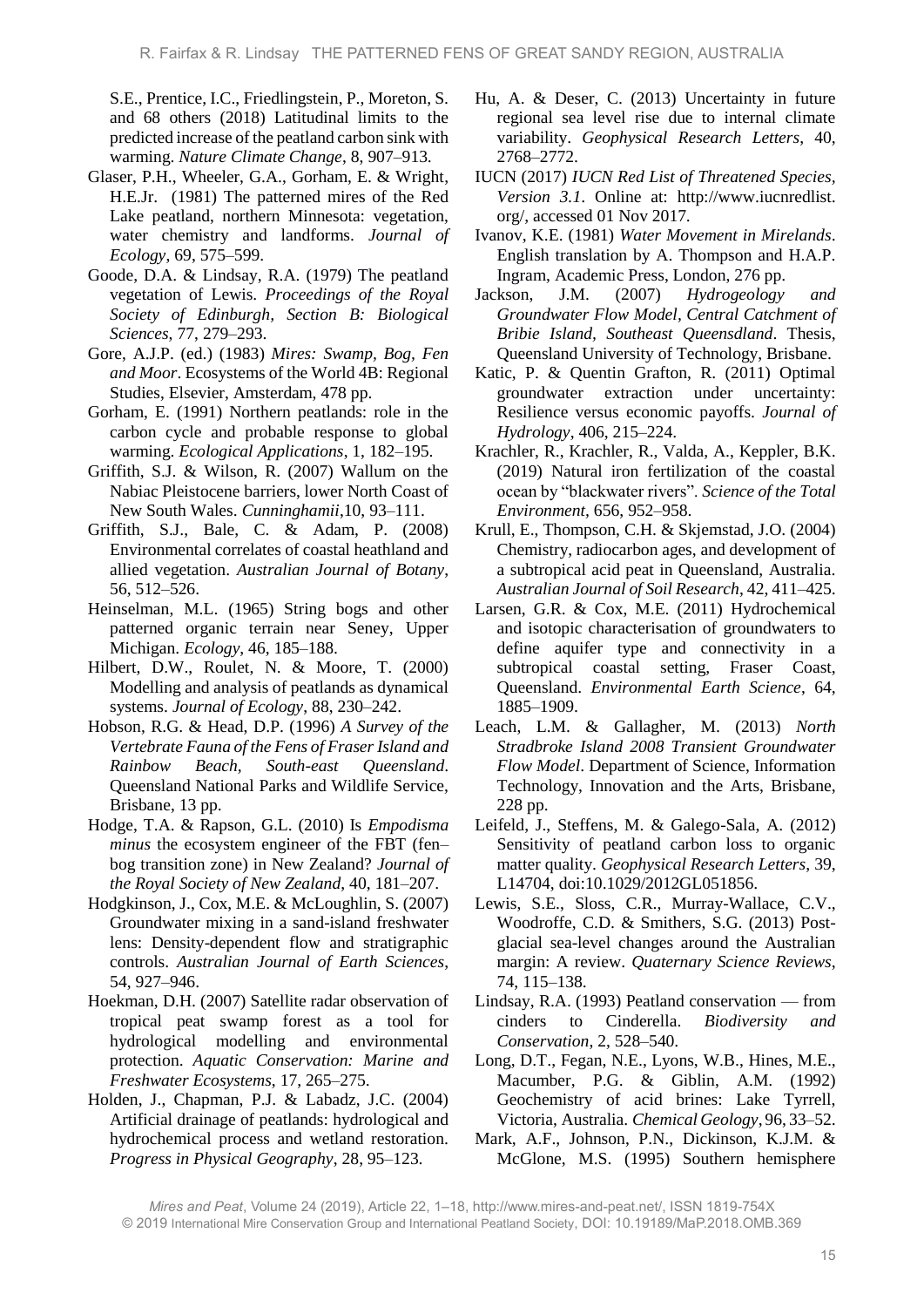patterned mires, with emphasis on southern New Zealand. *Journal of the Royal Society of New Zealand,* 25, 23–54.

- McDougall, A., Marshall, S. & Espinoza, T. (2017) Determining groundwater dependence of the Cooloola Patterned Fens in south-eastern Queensland, and threats posed by groundwater extraction. *Marine and Freshwater Research*, 68, 2336–2343.
- McFarland, D. (1988a) Fire and the vegetation composition and structure of subtropical heathlands in South-eastern Queensland. *Australian Journal of Botany*, 36, 533–546.
- McFarland, D. (1988b) The composition, microhabitat use and response to fire of the avifauna of subtropical heathlands in Cooloola National Park, Queensland. *Emu*, 88, 249–257.
- Moss, P., Shapland, F., Tibby, J., Barr, C. & Petherick, L. (2012) Fires in the fens: fire history and management of the patterned fens of southeast Queensland. In: *Ecology: Fundamental Science of the Biosphere*, ESA 2012 Annual Conference Handbook, Ecological Society of Australia, Melbourne, 197. Online at: https://www.ecolsoc.org.au/files/conferences/201 2-esa/conference-handbook-2012.pdf, accessed 29 Jly 2019.
- Moss, P.T., Tibby, J., Petherick, L., McGowan, H. & Barr, C. (2013) Late Quaternary vegetation history of North Stradbroke Island, Queensland, eastern Australia. *Quaternary Science Reviews*, 74, 257–272.
- Moss, P., Tibby, J., Shapland, F., Fairfax, R., Stewart, P., Barr, C., Petherick, L., Gontz, A. & Sloss, C. (2016) Patterned fen formation and development from the Great Sandy Region, southeast Queensland, Australia. *Marine and Freshwater Research*, 67, 816–827.
- Newnham, R.M., de Lange, P.J. & Lowe, D.J. (1995) Holocene vegetation, climate and history of a raised bog complex, northern New Zealand based on palynology, plant macrofossils and tephrochronology. *The Holocene*, 5, 267–272.
- N.L.R. (1939) A Naturalist's Notebook: A rare parrot. *Maryborough Chronicle, Wide Bay and Burnett Advertiser*, Thu 7 Sep 1939 p.3. Online at: https://trove.nla.gov.au/newspaper/article/15117 3879, accessed 29 Jly 2019.
- NPRSR (2018) *Parks and Forests*. Department of National Parks, Sport and Racing, Queensland Government, Brisbane. Online at: http://www.nprsr.qld.gov.au/parks/, accessed 31 Jly 2018.
- Page, T.J., Sharma, S. & Hughes, J.M. (2004) Deep phylogenetic structuring has conservation

implications for ornate rainbow fish (Melanotaeniidae: *Rhadinocentrus ornatus*) in Queensland, eastern Australia. *Marine and Freshwater Research*, 55, 165–172.

- Pakalne, M. & Aleksāns, O. (2017) Latvia. In: Joosten, H., Tanneberger F. & Moen, A. (eds.) *Mires and Peatlands of Europe: Status, Distribution and Conservation*. Schweitzerbart Science Publishers, Stuttgart, 478–485.
- Parish, F., Sirin, A., Charman, D., Joosten, H., Minayeva, T., Silvius, M. & Stringer, L. (eds.) (2008) *Assessment on Peatlands, Biodiversity and Climate Change: Main Report*. Global Environment Centre, Kuala Lumpur and Wetlands International, Wageningen, 206 pp.
- Petherick, L., McGowan, H. & Moss, P. (2008) Climate variability during the Last Glacial Maximum in eastern Australia: Evidence of two stadials? *Journal of Quaternary Science*, 23, 787– 802.
- Pitkänen, A., Turunen, J. & Tolonen, K. (1999) The role of fire in the carbon dynamics of a mire, eastern Finland. *The Holocene*, 9, 453–462.
- Posa, M.R.C., Wijedasa, L.S. & Corlett, R.T. (2011) Biodiversity and conservation of tropical peat swamp forests. *BioScience*, 61, 49–57.
- Queensland Government (2018) *Groundwater Database, Queensland*. Queensland Government, Brisbane. Online at: https://data.qld.gov.au/ dataset/groundwater-database-queensland, accessed 29 Jly 2018.
- Queensland Herbarium (2019) *Regional Ecosystem Description Database (REDD)*. Version 10.1 (March 2018). Queensland Department of Environment and Science, Brisbane. Online at: https://www.qld.gov.au/environment/plantsanimals/plants/ecosystems/descriptions/downloa d, accessed 04 Aug 2019.
- Queensland Treasury (2011) *Queensland Government Population Projections to 2031: Local Government Areas*. 2011 edition, Office of Economic and Statistical Research, Queensland Treasury, Brisbane, 67 pp. Online at: http://www. qgso.qld.gov.au/products/reports/qld-govt-popproj-lga/index.php, accessed 29 Jly 2019.
- Reeve, R. & Fergus, I.F. (1982) Black and white waters and their possible relationship to the podzolization process *Australian Journal of Soil Research*, 21, 59–66.
- Rennermalm, A.K., Nordbotten, J.M. & Wood, E.F. (2010) Hydrologic variability and its influence on long-term peat dynamics. *Water Resources Research*, 46(12), W12546.
- Rydin, H. & Jeglum, J.K. (2006) *The Biology of Peatlands*. Oxford University Press, UK, 382 pp.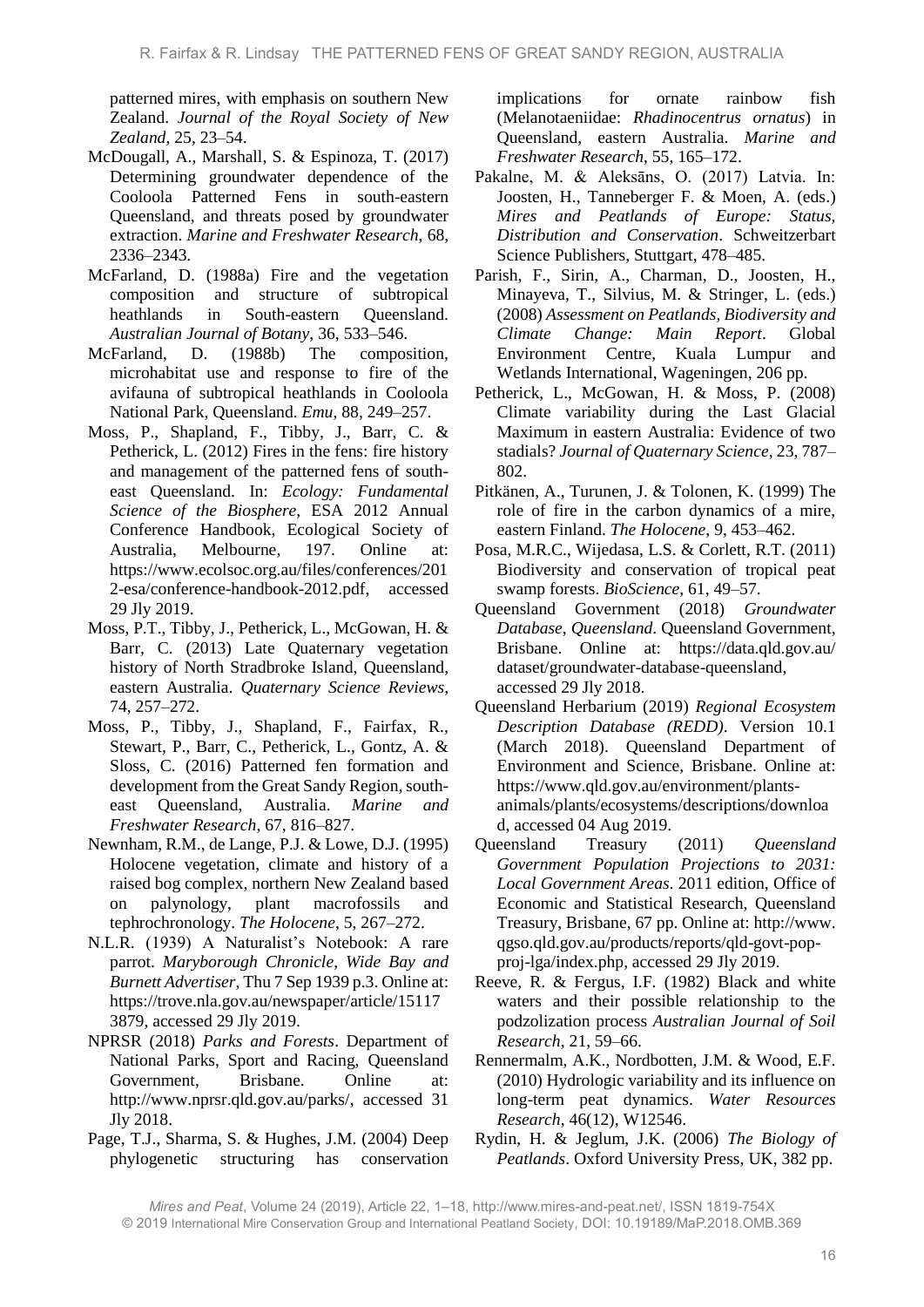- Sadat-Noori, M., Santos, I.R., Tait, D.R., McMahon, A., Kadel, S. & Maher, D.T. (2016) Intermittently Closed and Open Lakes and/or Lagoons (ICOLLs) as groundwater-dominated coastal systems: Evidence from seasonal radon observations. *Journal ofHydrology*,535,612–624.
- Seymour, J. (1981) The Cooloola sanddunes. *ECOS*, 30, 3–11. Online at: http://www.ecosmagazine. com/?act=view\_file&file\_id=EC30p3.pdf, accessed 28 Jly 2019.
- Shapland, F., Moss, P., Petherick, L., Tibby, J. & Barr, C. (2012) Paleoenvironmental reconstruction over the late Quaternary period for patterned fens at Moon Point, Fraser Island. In: *Ecology: Fundamental Science of the Biosphere*, ESA 2012 Annual Conference Handbook, Ecological Society of Australia, Melbourne, 197. Online at: https://www.ecolsoc.org.au/files/conferences/201 2-esa/conference-handbook-2012.pdf, accessed 29 Jly 2019.
- Silva, A.C.F., Tavares, P., Shapouri, M., Stigter, T.Y., Monteiero, J.P., Machadom M., Cancela da Fonseca, L. & Ribeiro, L. (2012) Estuarine biodiversity as an indicator of groundwater discharge. *Estuarine, Coastal and Shelf Science*, 97, 38–43.
- Sinclair, J. & Corris, P. (1994) *Fighting for Fraser Island*. Kerr Publishing Pty Ltd., Alexandria, New South Wales, Australia, 204 pp.
- Spring, K. (2005) *Groundwater Flow Model for a Large Sand Mass with Heterogeneous Media, Bribie Island, Southeast Queensland*. Masters Thesis, Queensland University of Technology, Brisbane, Australia, 187 pp. Online at: https://eprints.qut.edu.au/16230/1/Ken\_Spring\_T hesis.pdf, accessed 29 Jly 2019.
- Srivastava, S.K., King, L., Mitchell, C., Wiegand, A., Carter, R.W., Shapcott, A. & Russell-Smith, J. (2013) Ecological implications of standard firemapping approaches for fire management of the World Heritage Area, Fraser Island, Australia. *International Journal of Wildland Fire*, 22, 381– 393.
- State of Queensland (2017) *Water Monitoring Information Portal*. Queensland Government, Brisbane. Online at: https://water-monitoring. information.qld.gov.au/, accessed 08 Jan 2019.
- Steiner, G.M. (ed.) (2005) *Moore – von Siberien bis Feuerland* (*Mires – from Siberia to Tierra del Fuego*). Stapfia 85, Biologiezentrum der Oberösterreichischen Landesmuseen, Linz, Austria, 626 pp. (in German and English).
- Stockwell, B., Hutchison, M., Wedlock, B., Ford, E., Anderson, T., Thompson, C. & Stephens, K. (2004) *Freshwater Aquatic Biodiversity in the*

*Burnett Mary Region. Peer Review Version Technical Paper.* Report prepared for the Burnett Mary Regional Natural Resource Management Group, Bundaberg, Australia, 47 pp.

- Strack, M. (ed.) (2008) *Peatlands and Climate Change*. International Peat Society, Jyväskylä, Finland, 223 pp.
- Surawski, N., Tularam, A. & Braddock, R. (2005) Sustainability of groundwater extraction for the Pimpama coastal-plain, Queensland, Australia. In: Zerger, A. & Argent, R.M. (eds.) *MODSIM 2005: International Congress on Modelling and Simulation*, Modelling and Simulation Society of Australia and New Zealand, 2366–2372.
- Sweett, C. (2008) *Lines in the Sand. A History of Mineral Sandmining on Queensland's Barrier Islands*. History Thesis, University of Queensland, Brisbane, 96 pp.
- Taffs, K.H., Parr, J.F. & Bolton, K.G. (2006) Using palaeobotanical techniques to guide peatland restoration. A case study from Byron Bay, Australia. *Ecological Management and Restoration*, 7, 133–135.
- Thompson, C.H. (1992) Genesis of podzols on coastal dunes in southern Queensland .I. Field relationships and profile morphology. *Australian Journal of Soil Research*, 30, 593–613.
- Thompson, C.H. (2004) Fraser Island and other coastal sand masses of southern Queensland: Some geomorphic, pedological, hydrological and ecological perspectives. Appendix 1 of *Fraser Island World Heritage Area Review of Outstanding Universal Value*, Fraser Island World Heritage Area Scientific Advisory Committee, Oueensland Environmental Protection Agency, Brisbane, 102 pp.
- Turetsky, M., Wieder, K., Halsey, L. & Vitt, D. (2002) Current disturbance and the diminishing peatland carbon sink. *Geophysical Research Letters*, 29(11), 1526, 21-1–21-4.
- Twyford, K. (1996) Fraser's newly discovered fens. *MOONBI*, 89, 11 pp. (Newsletter of the Fraser Island Defenders Organisation (FIDO), Milton, Queensland).
- UNESCO/WHC (2018) *Great Sandy World Heritage Area*. Tentative Lists, UNESCO World Heritage Centre. Online at: http://whc.unesco.org/en/ tentativelists/5480, accessed 26 July 2018.
- van Dam, H. & Beltman, B. (1992) Effects of climatic change on chemistry and vegetation of peatlands, with special reference to interaction with atmospheric deposition. *Wetlands Ecology and Management*, 2, 63–68.
- Vasander, H., Tuittila, E.-S., Lode, E., Lundin, L., Ilomets, M., Sallantaus, T., Heikkilä, R.,